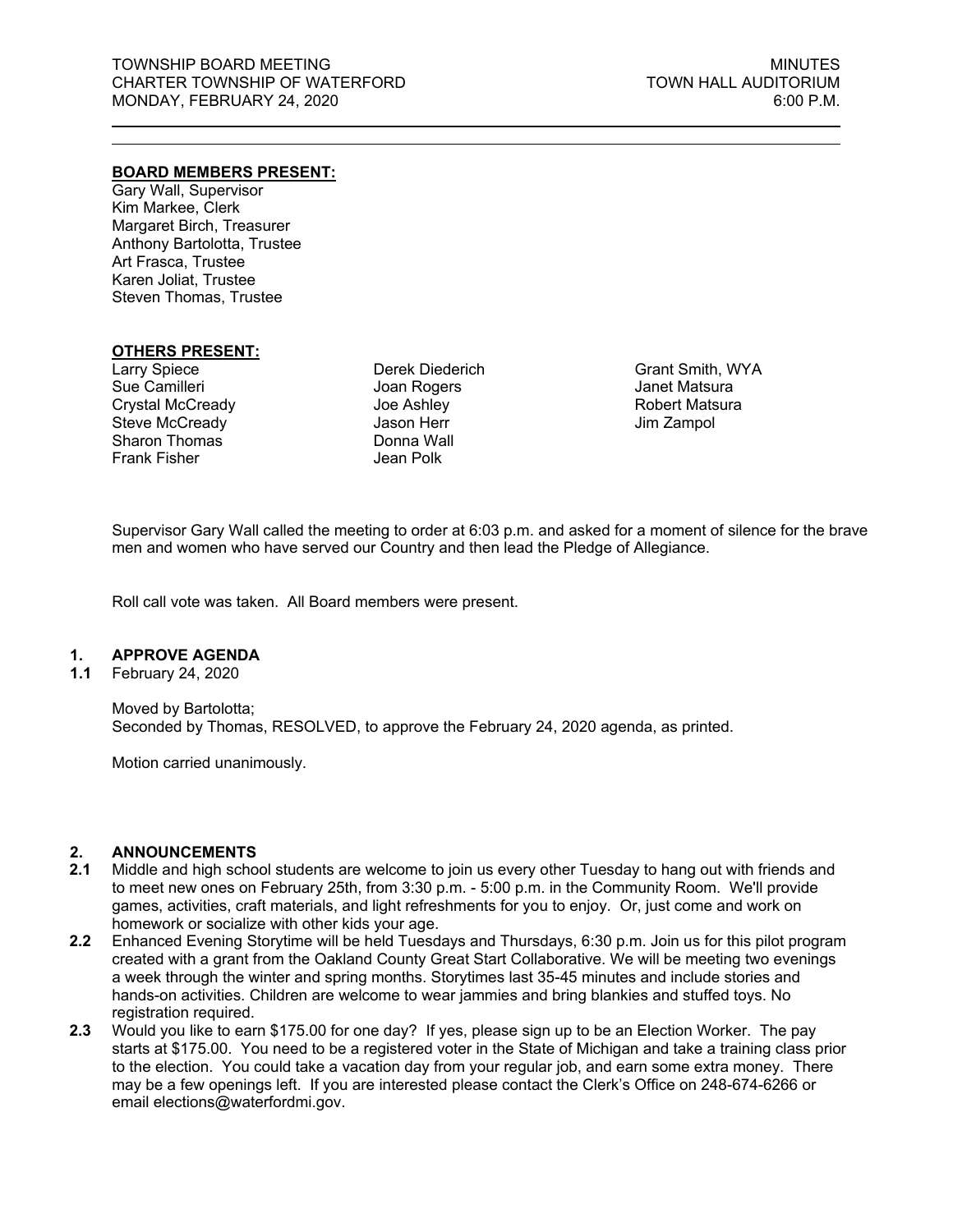- **2.4** If you requested an Absent Voter Ballot, you should have received a blue and white envelope in the mail. The State of Michigan has changed the color of the envelope to blue and white, so do not mistake it for junk mail. Please complete your ballot and return it to the Clerk's Office as soon as possible. It must be returned before 8:00 p.m. on March 10, 2020 for it to be counted. Feel free to drop it in the drop box located in the parking lot by the Police Department. Contact the Clerk's Office on 248-674-6266 or email elections@waterfordmi.gov for any concerns.
- **2.5** As we near the March 30, 2020, launch date for Waterford's transition to a single designated residential waste hauler program, keep up with all the latest information by visiting the Waterford Township website at www.waterfordmi.gov/trash. On this page you can also subscribe to receive email and/or text updates as information becomes available. Veterans & seniors: please stop by Town Hall with identification showing age or veteran status for your 5% discount by March 3, 2020. Snowbirds: please call 248-674-6201 or visit www.waterfordmi.gov for information about service suspension options and delay of cart delivery.
- **2.6** The monthly paper and cardboard recycling provided free of charge to Waterford residents and business owners moves to the SECOND Saturday of each month. The truck is here from 9:00 a.m. to 1:00 p.m. in the front parking lot of Town Hall near the pond. These dates and details are on the Township website calendar as well. This service will still be provided when the Single Source Trash Hauler takes effect on March 30th.
- **2.7** A free shredding day will be held on April 22, 2020, from 9:30 a.m. 11:30 a.m., in the front parking lot of Town Hall for Waterford Residents. This event is sponsored by Treasurer Birch.
- **2.8** Starting Oct. 1, 2020, you'll need a REAL ID-compliant document to fly in the U.S. and enter some federal facilities per federal law. You can obtain a REAL ID-compliant driver's license or state ID from the Michigan Secretary of State's Office. Learn more at Michigan.gov/REALID. Schedule an appointment to get your REAL ID at any Secretary of State office and get in and out in less than 30 minutes.

# **3. Consent Agenda**

*Board Members may remove items from the Consent Agenda for discussion purposes or for the purpose of voting in opposition. Public comment for items removed from the consent agenda may be received in the same manner immediately following the Consent Agenda.* 

- 3.1 February 10, 2020, Meeting Minutes
- 3.2 February 24, 2020, Bill Payment
- 3.3 Receive the Clerk's Office December 2019 Preliminary Report
- 3.4 Receive the Treasurer's Office January 2020 Report
- 3.5 Appoint Sue Camilleri as ZBA Alternate Member
- 3.6 Reappoint Dave Kramer to Planning Commission
- 3.7 Banner Permit Census 2020
- 3.8 Banner Permit Waterford Chamber of Commerce

Moved by Frasca, Seconded by Markee, RESOLVED, to approve Consent Agenda items 3.1 through 3.8. A roll call vote was taken.

Ayes: Wall, Markee, Birch, Bartolotta, Frasca, Joliat and Thomas Nays: None Absent: None

Motion carried unanimously.

Clerk Markee swore in Mrs. Camilleri as a Zoning Board of Appeals Alternate Member.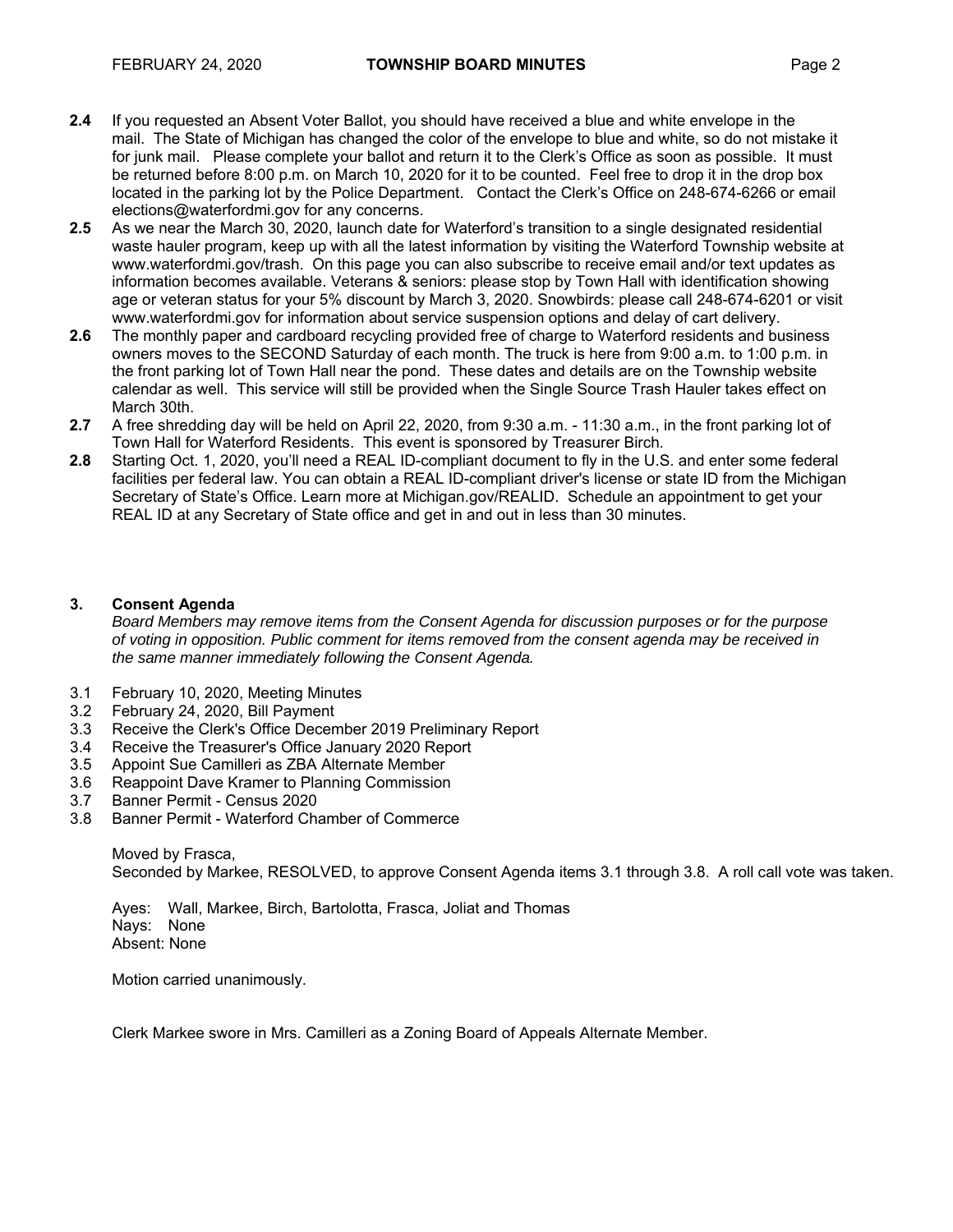#### **4. Board Liaison Reports (Verbal)**

#### Trustee Thomas, Cable Commission

 The Cable Commission recently renewed their Bingo license. "Inside Waterford", on the Waterford Cable Channel, will have two special episodes including 2020 Census and Single Residential Trash Hauler Issues.

#### Clerk Markee

#### Parks and Recreation

 Join Waterford Parks and Recreation for their delicious spaghetti dinner. Buffet style dinner includes spaghetti, tossed salad, coleslaw, breadsticks, coffee, tea, or water. Homemade desserts available for purchase for \$1. All proceeds benefit Waterford Recreation Center programs. \$8 - 12 years and older \$4 - 4 years to 11 years Free for children under 3. Cash only at the door.

#### Library Board

Adults Matinee Movie: *O Brother, Where Art Thou?* Starring George Clooney, John Turturro, and Tim Blake Nelson. Will be shown on Thursday, February 27th, 2:00 p.m. Free popcorn. You may bring your own snacks & beverages as long as your beverage has a lid. No registration required.

Join us for stories and activities to celebrate Dr. Seuss' birthday. Saturday, March 7th, from 10:30 a.m-11:15 a.m. No registration required.

Smart Budgets. Learn about how to get on a budget that works. We will go through the A-Z of budgets and tips that will help you stay within your plan. Monday, March 9th, 6:00 p.m.-8:00 p.m. Registration required.

#### Trustee Frasca

Hess Hathaway Advisory Committee. The topics of discussion were the review of the Parks Master Plan and the Sheep Shearing event.

#### **5. Open business**

**5.1 Possible Adoption of Rezoning Case No. 19-12-03; Rezone From R-M1, Low Density Multiple Family Residential To R-1A, Single Family Residential** 

#### **Background and Analysis**

| <b>Zoning History:</b>     | <u> 1950 – 1963: </u><br>Residential-1<br>1963 $-1998$ : R-1A Single-Family<br>1998 - 2011: R-1A Single-Family Residential Max 4 DU/Acre<br>2011 – Present: R-M1 Low-Density Multiple-Family Residential |
|----------------------------|----------------------------------------------------------------------------------------------------------------------------------------------------------------------------------------------------------|
| <b>Township Utilities:</b> | Existing services are available on the site.                                                                                                                                                             |
| <b>Master Plan:</b>        | Multiple Family.                                                                                                                                                                                         |

This property was recently acquired by Vera Camaj. Prior to the acquisition, the property was utilized as a single-family residence. Since 2010, the property had been zoned R-M1, Low-Density Multiple-Family Residential with the idea that the use would be compatible with the adjacent apartment complex. However, since that time, no activity to develop a multiple-family development has occurred. The owner is requesting to rezone back to the historical zoning for the property, R-1A, Single-Family residential. The applicant has submitted a lot split request, pending rezoning approval, that would create a total of three equally sized lots with frontage on Watkins Lake Rd.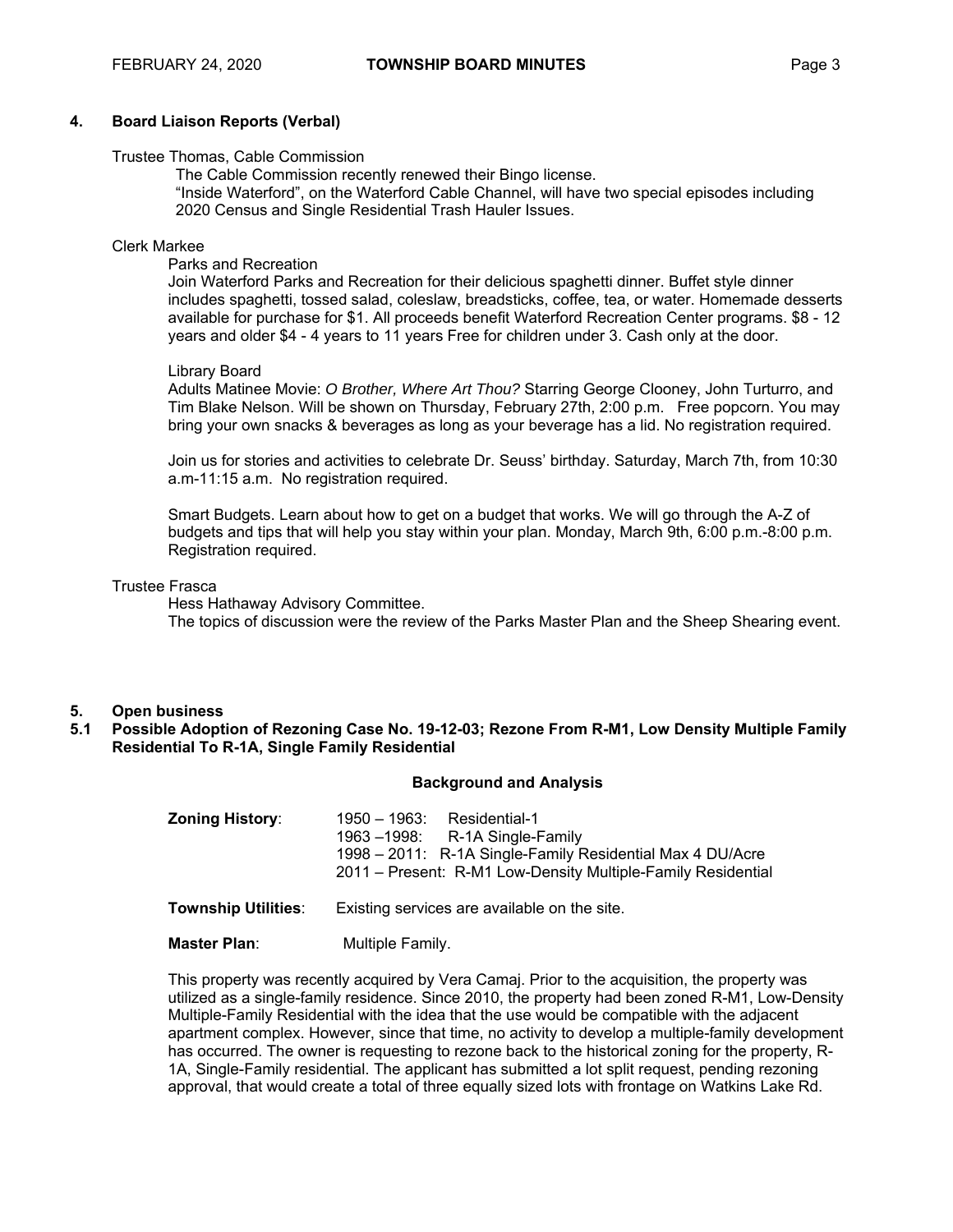Rezoning Case No. 19-12-03; Rezone from R-M1, Low Density Multiple Family Residential To R-1A, Single Family Residential Continued.

The property's dimensions of 295 feet wide by 296 feet deep greatly exceed the requirements of the R-1A, Single-Family Residential zoning district. Even with considering the pending lot split which would result in three properties with dimensions of 98.3 feet wide by 296 feet deep, these would still exceed the requirements of the R-1A district. With the exception of the adjacent apartments, single-family zoning is the principle zoning type and development style within the general area. The proposed request is more in line with the surrounding zoning than the existing zoning. The resulting range of uses would result in a similar range of uses that currently exist with the exception that the multiple-family and duplex style residential would be replaced and restricted to single-family homes.

The Master Plan indicates that this parcel and the adjacent apartments are designated as Multiple Family. The intent of this district is to provide for a variety of housing styles and sizes and does not specifically exclude any type of residence. The Multiple Family designation is intended to provide for a variety of housing styles without a specific restriction on the types and sizes. Projects developed should be compatible with the character of the surrounding properties. Rezoning the property from multiple-family to single family, while not maximizing the development potential, is not out of the scope of the Multiple Family designation as is more in line with the historic development pattern of the area.

This proposal would permit an underperforming parcel to be more fully developed in a way that would be more harmonious to the surrounding neighborhoods. Staff is supportive of this proposal without any conditions

#### **Township Board Action**

#### **Motions**

Based upon the Planning Commission's favorable recommendation at the January 28, 2020 regular meeting for this rezoning case, should the Board want to consider adopting the requested rezoning to R-1A, Single-Family Residential, the appropriate motion would be to introduce the attached Ordinance and schedule it for possible adoption at the February 24, 2020 meeting.

However, if the Board does not want to adopt the requested rezoning, the appropriate motion would be to not introduce the Ordinance and deny the rezoning.

Staff will be available at Monday's meeting for any questions on this case. However, if you have any questions in advance of the meeting, please contact this office.

Moved by Bartolotta,

Seconded by Markee; RESOLVED, to approve the adoption of Ordinance 2019-001-Z; rezoning Case No. 19-12-03 from R-M1, Low Density Multiple Family Residential to R-1A, Single Family Residential. A roll call vote was taken.

Ayes: Wall, Markee, Birch, Bartolotta, Frasca, Joliat, and Thomas Nays: None Absent: None

Motion carried unanimously.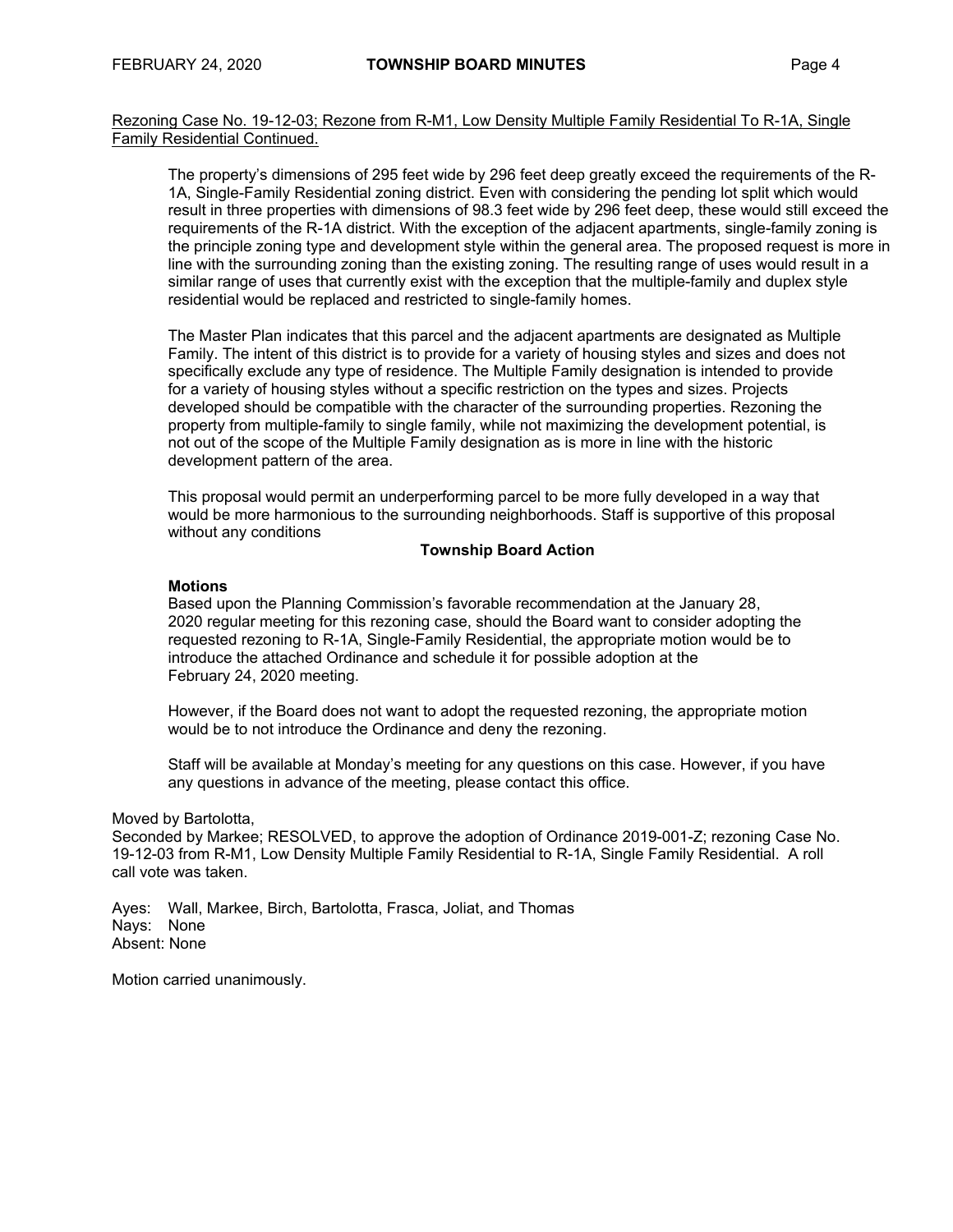#### **6. New Business**

#### **6.1 Appointment of DPW Engineer**

The following memo was received from Russell Williams, Director, Department of Public Works.

With the leaving of Mr. Daniel Stickel P.E. in October, the DPW has been actively advertising for a replacement Engineer.

Ms. Kristin Goetze P.E., applied for the position and exceeds the required knowledge and experience the DPW is requesting. After several conversations with Ms. Goetze, Waterford Township DPW is very confident she will be a very productive member of the team.

Ms. Goetze has worked as a project engineer/manager for many years at Johnson & Anderson, Inc. (now DLZ, Inc.), specializing in Hydraulics and Computer Modeling, Water and Sewer System Planning, Design, and Construction Contract Administration.

Ms. Goetze earned her Bachelor of Science Civil Engineering at Michigan Technological University.

**Requested Board Action Approve an Offer of Employment to Ms. Kristin Goetze P.E. as the DPW Engineer** 

Moved by Joliat,

Seconded by Frasca; RESOLVED, to appoint Ms. Kristin Goetze, P.E. as the DPW Engineer Department under the Management and Administration Group agreement at a Grade 8, Step 3 level until a Grade 8, Step 5 is reached. A roll call vote was taken.

Ayes: Wall, Markee, Birch, Bartolotta, Frasca, Joliat, and Thomas Nays: None Absent: None

Motion carried unanimously.

#### **6.2 Receive EGLE SAW Grant Final Report (WWAMP)**

The following memo was received from Russell Williams, Director, Department of Public Works.

Please see the attached Executive Summary of the Waste Water Asset Management Plan (WWAMP).

In September of 2016, Waterford Township entered a Storm water, Asset Management, and Wastewater (SAW) Grant Agreement with the Michigan Department of Environment, Great Lakes & Energy (EGLE), for the purposes of development and implementation of a WWAMP.

The grant allowed Waterford Township to invest \$1,088,125.00 with a local match of ten percent (10%) or, \$108,812.00 to conduct a collection system asset evaluation and develop a WWAMP.

The WWAMP will be the guiding document for system maintenance, capital improvements and operational investments for the next two decades.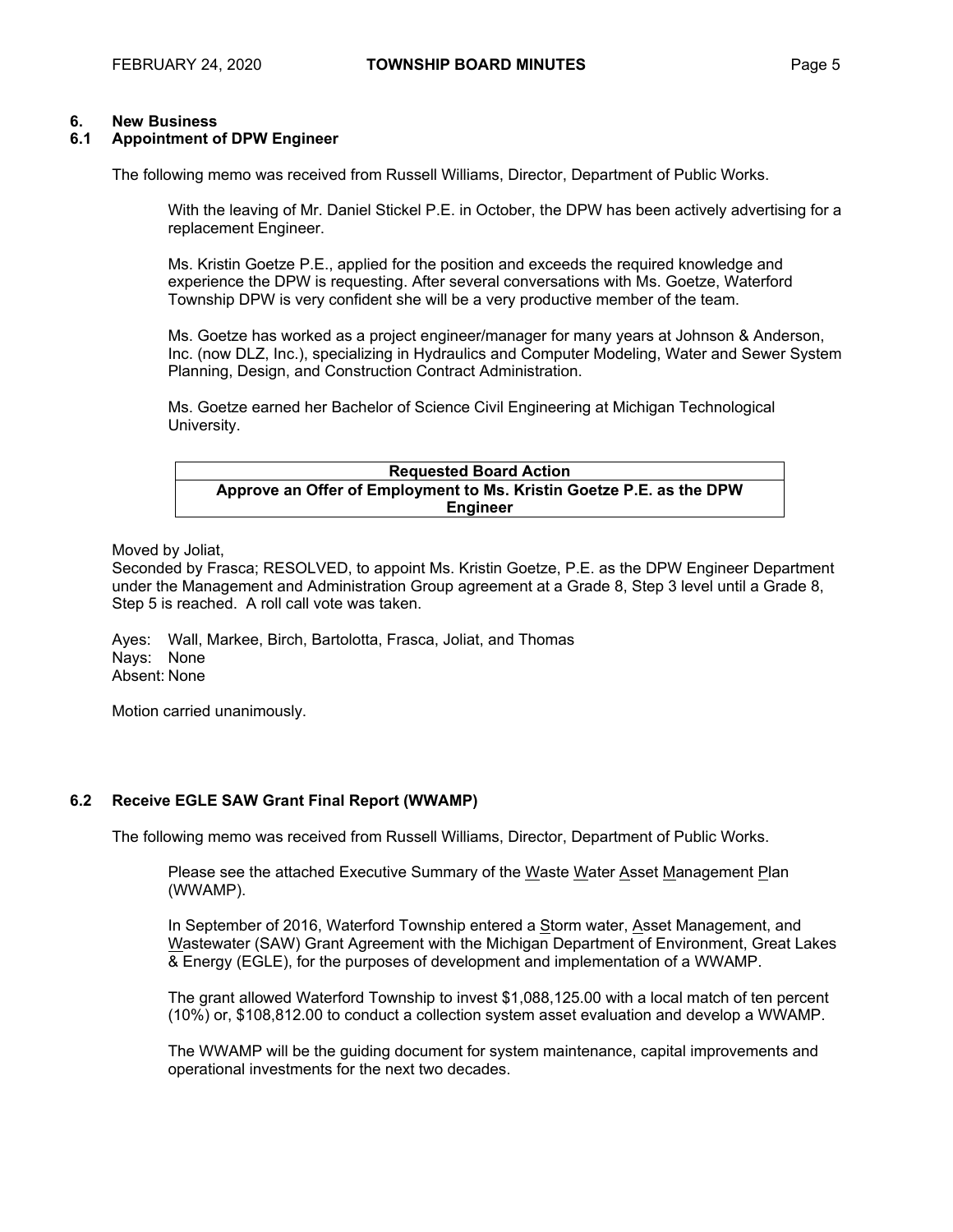#### **Receive EGLE SAW Grant Final Report (WWAMP) Continued.**

This extensive work started in 2016 and completed late in 2019 with the final report or WWAMP. This final report is available in the Clerk's office for public review only; due to Homeland Security concerns, no copies or photos are allowed.

Accomplishments of the SAW included:

- Cleaning and televising of 176,357 feet of sewer main.
- Inspected and completed a condition assessment of 357 manholes
- Developed Level of Service Goals for Waterford Township DPW
- Purchase InfoMaster software suite for sewer Asset Management and Capital Planning
- Updated and tuned the current Sewer Modeling software and model.
- Updated the Sewer Lift Station Workbook
- Development of an Asset Management Financial Plan (AMFP)
- Development of a Wastewater Asset Management Plan (WWAMP)

| <b>Requested Board Action</b>              |  |
|--------------------------------------------|--|
| Receive the Final SAW Grant Report (WWAMP) |  |
|                                            |  |

Moved by Markee,

Seconded by Birch; RESOLVED, to receive the Final SAW Grant Report (WWAMP). A roll call vote was taken.

Ayes: Wall, Markee, Birch, Bartolotta, Frasca, Joliat, and Thomas Nays: None Absent: None

Motion carried unanimously.

#### **6.3 Sewer Rate Review**

The following memo was received from Russell Williams, Director, Department of Public Works.

Please see the attached detailed Asset Management Financial Plan (AMFP) report from Andy Campbell, CPA, and Senior Manager at Bakertilly, Municipal Advisors, formally H.J. Umbaugh & Associates, contracted by Waterford Township DPW to conduct a thorough sewer rate study. Our project managers with Bakertilly has been working with Waterford Township DPW for several decades providing expertise on the water-sewer enterprise fund management through rates and bonding issues.

Rate reviews are required as part of the State of Michigan, Storm water Asset Management and Wastewater Grant Program (SAW Grant). This program was implemented for the evaluation of system condition and to assist municipalities in developing a Wastewater Asset Management Plan (WWAMP). In addition, the program requires a suitable funding structure to be implemented to sustain an acceptable level of service through maintenance, capital improvements and operational management of the wastewater collections system. With the combined team efforts of Township Elected Officials, DPW staff, DLZ Engineering and Bakertilly, the mission of developing a comprehensive WWAMP, for cost effective, long-term operation and maintenance of Waterford Township's wastewater collection system is complete.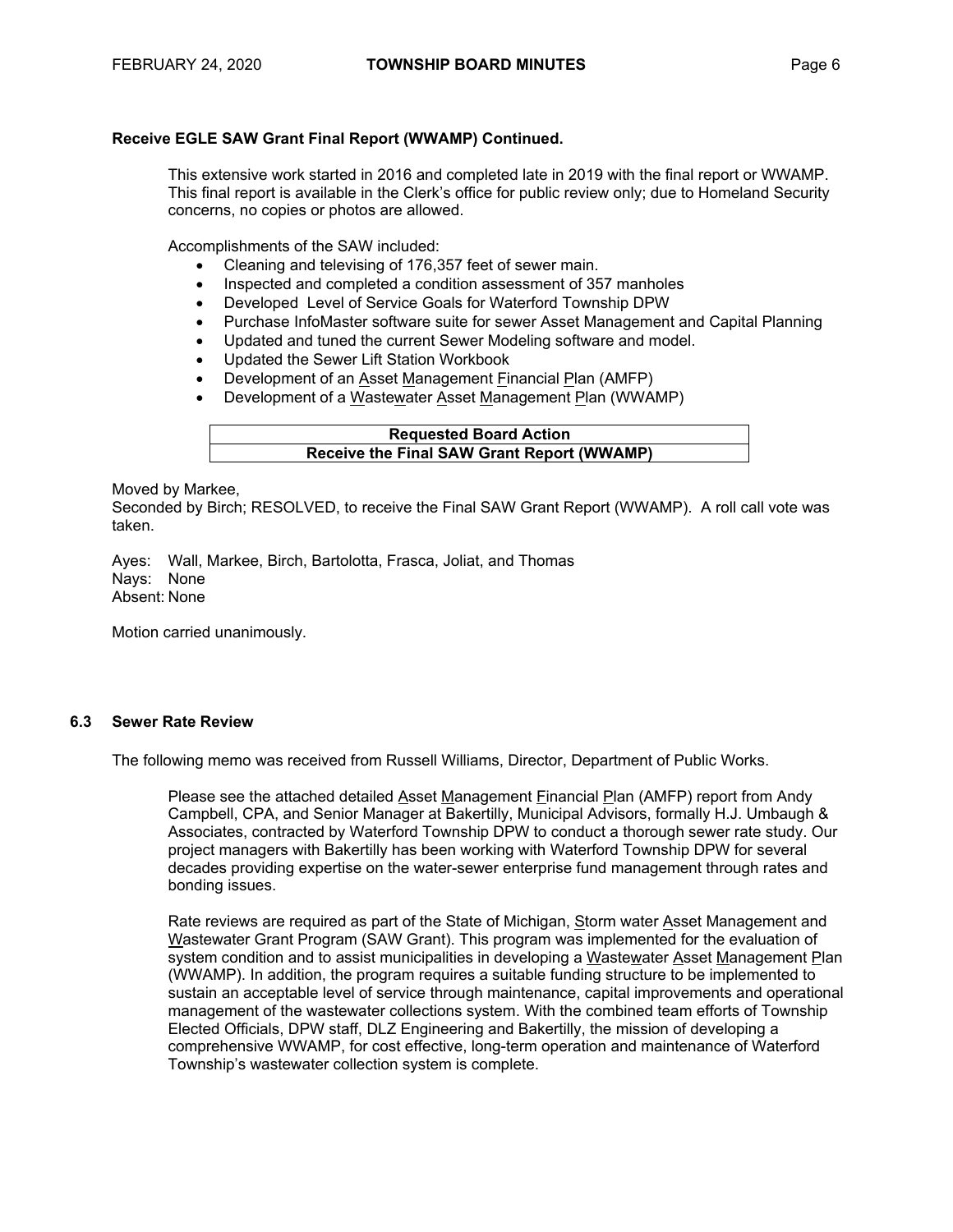#### Sewer Rate Review Continued.

This AMFP plan, if approved, will lead Waterford down a path to continue providing excellent service for many years. All capital improvements included in the WWAMP are generally designed to be conducted on a pay as you go basis, with the goal to avoid interest and fees whenever possible and practical. With consideration of the current debt schedule, no additional Waterford System bonds are projected in this 20-year estimate at this time.

The AMFP is based on a twenty-year projection, the first nine years of 2.5% rate increases, the final eleven years project a 3.5% rate increase. Rates are to be responsibly re-evaluated every five years to confirm objectives of the WWAMP are on target.

All proposed increases are for financial capital to improve and maintain the **Waterford System ONLY**. This is isolated from the pass-through increases from the 'downstream' entities of Oakland County that go to maintenance and operation of the Clinton Oakland Sewer Disposal

System, Oakland Macomb Interceptor Drain Drainage District and finally the Great Lakes Water Authority.

Waterford has not reviewed internal sewer rates since September 28, 2015. The 6.5% increase at that time was primarily for financing the SRF Capital Improvement Bond 2013-B for Pump Station improvements.

As with the water system rates, the nominal request before the Waterford Township Board of Trustees is a multi-year rate increase. With the exception of the 2020 increase which I would ask the board to implement on April 1<sup>st</sup> 2020.

|                                | <b>Requested Board Action</b>        |  |  |  |  |  |  |
|--------------------------------|--------------------------------------|--|--|--|--|--|--|
| <b>Approve Bakertilly Rate</b> | Sewer Rate Increase effective        |  |  |  |  |  |  |
| <b>Recommendations</b>         | January 1 <sup>st</sup> of each year |  |  |  |  |  |  |
| 2020* (4-1-2020) Effective     | 2.5%                                 |  |  |  |  |  |  |
| Date                           |                                      |  |  |  |  |  |  |
| 2021                           | 2.5%                                 |  |  |  |  |  |  |
| 2022                           | 2.5%                                 |  |  |  |  |  |  |
| 2023                           | 2.5%                                 |  |  |  |  |  |  |
| 2024                           | 2.5%                                 |  |  |  |  |  |  |
| 2025                           | 2.5%                                 |  |  |  |  |  |  |

A modest increase to the average Waterford Township Sewer Customer using 1,900 Cubic Feet (CF) of quarterly is displayed below:

|      |                                 |                            | Average Monthly |
|------|---------------------------------|----------------------------|-----------------|
| Year | Average 1,900 CF Quarterly Bill | Average Quarterly Increase | Increase        |
| 2019 | \$140.25                        |                            |                 |
| 2020 | \$143.76                        | \$3.51                     | \$1.17          |
| 2021 | \$147.35                        | \$3.59                     | \$1.20          |
| 2022 | \$151.03                        | \$3.68                     | \$1.23          |
| 2023 | \$154.81                        | \$3.78                     | \$1.26          |
| 2024 | \$158.68                        | \$3.87                     | \$1.29          |
| 2025 | \$162.65                        | \$3.97                     | \$1.32          |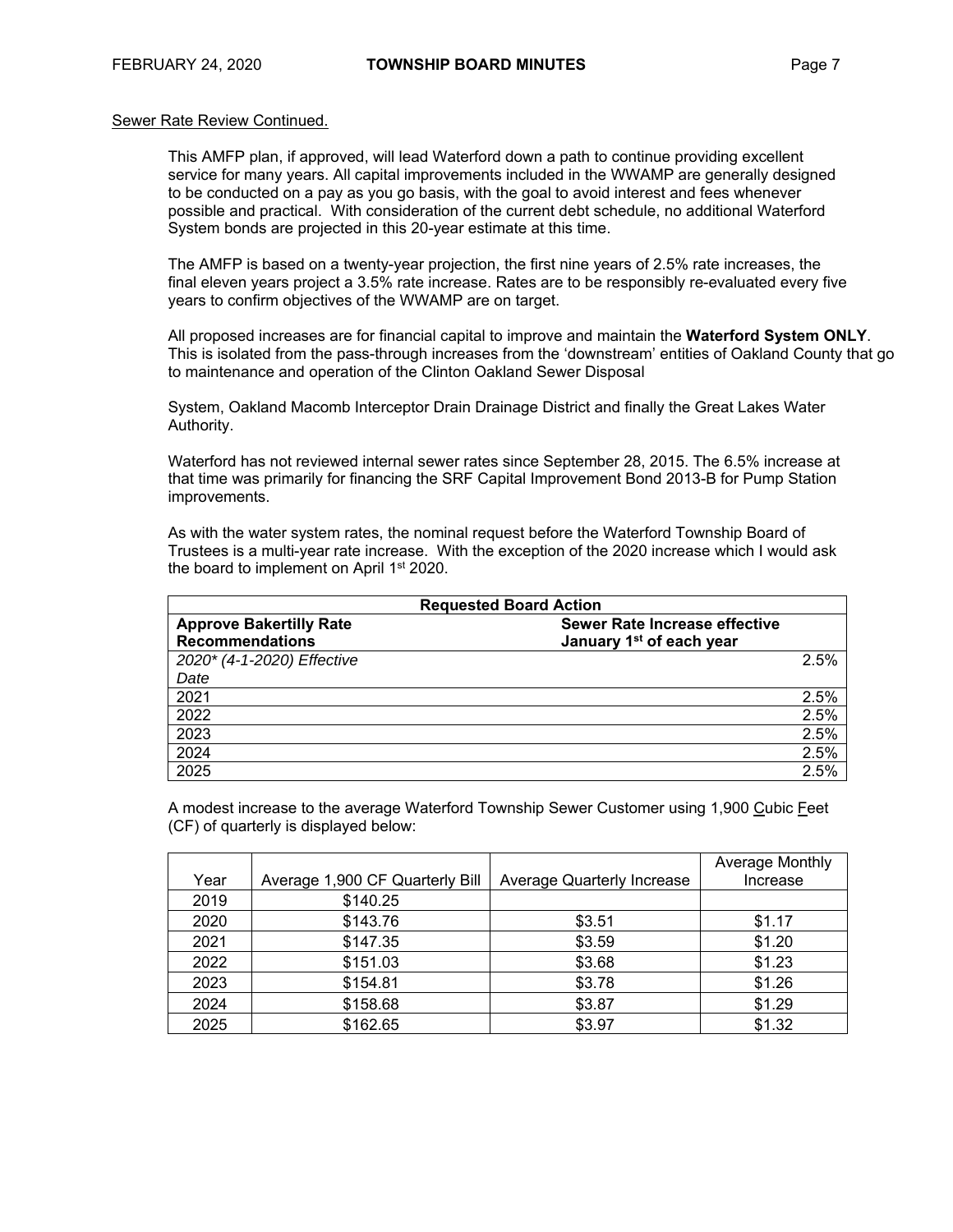# Sewer Rate Review Continued.



| Year                                                     |      | Sewer Only Quarterly Bill |      | Quarterly Increase                                                                     |        |      | Annual Increase |  |  |
|----------------------------------------------------------|------|---------------------------|------|----------------------------------------------------------------------------------------|--------|------|-----------------|--|--|
| 2019                                                     |      | \$127.38                  |      |                                                                                        |        |      |                 |  |  |
| 2020                                                     |      | \$130.56                  |      |                                                                                        | \$3.18 |      | \$1.06          |  |  |
| 2021                                                     |      | \$133.83                  |      |                                                                                        | \$3.26 |      | \$1.09          |  |  |
| 2022                                                     |      | \$137.17                  |      |                                                                                        | \$3.35 |      | \$1.12          |  |  |
| 2023                                                     |      | \$140.60                  |      |                                                                                        | \$3.43 |      | \$1.14          |  |  |
| 2024                                                     |      | \$144.12                  |      |                                                                                        | \$3.52 |      | \$1.17          |  |  |
| 2025                                                     |      | \$147.72                  |      |                                                                                        | \$3.60 |      | \$1.20          |  |  |
| \$150.00<br>\$140.00<br>\$130.00<br>\$120.00<br>\$110.00 | 2019 | 2020                      | 2021 | Sewer Only (without Public Water) Quarterly Bill:<br>2022<br>Sewer Only Quarterly Bill | 2023   | 2024 | 2025            |  |  |

Moved by Joliat,

Seconded by Frasca; RESOLVED, to approve the Bakertilly 2.5% sewer rate increase for 2020, effective April 1, 2020; furthermore, years 2021 through 2025 an additional 2.5% rate increase per year starting in January of each year. A roll call vote was taken.

Ayes: Wall, Markee, Birch, Bartolotta, Frasca, Joliat, and Thomas Nays: None Absent: None

Motion carried unanimously.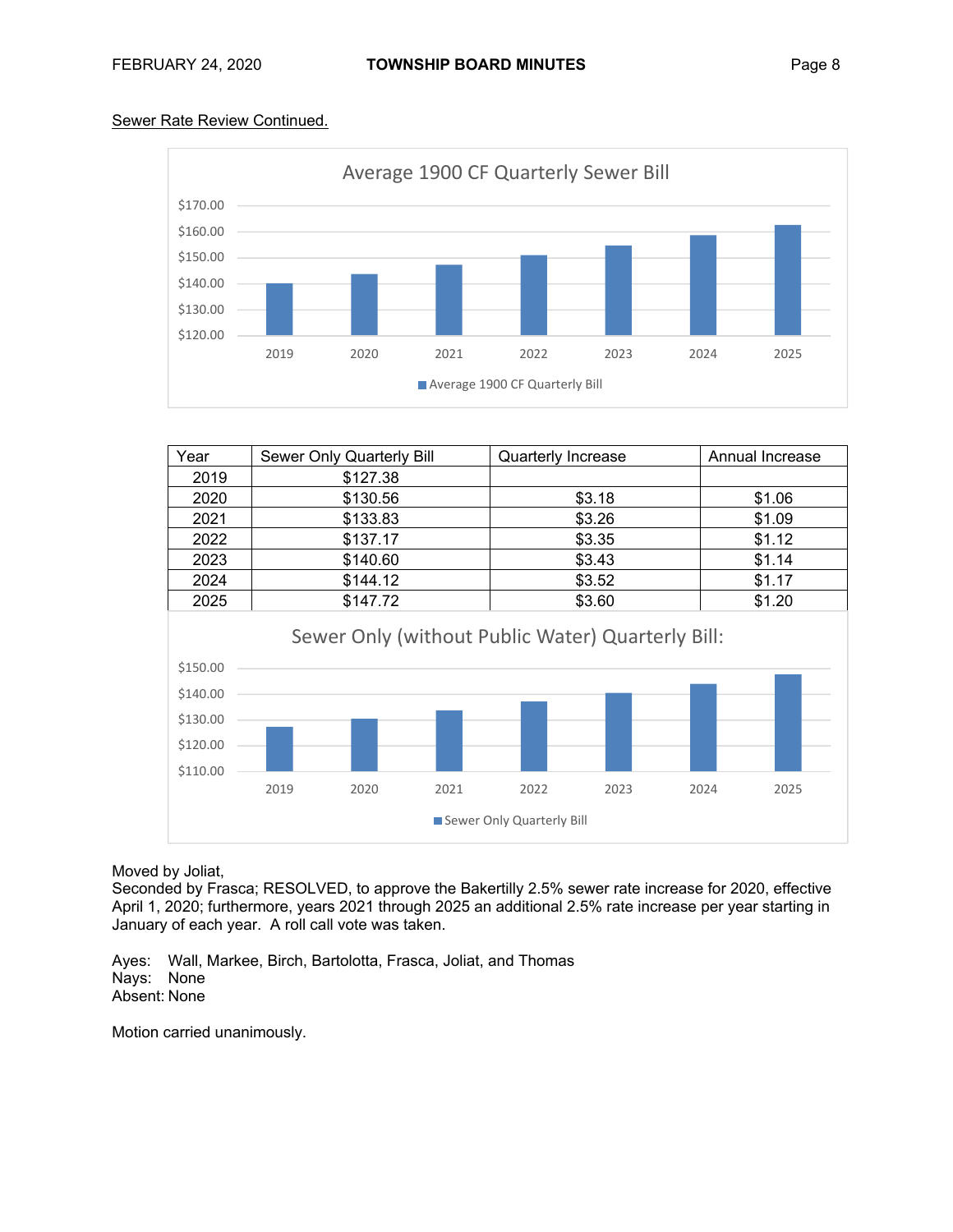#### **6.4 Resolution Approving Temporary Polling Location Relocation for the May 5, 2020 Election**

Clerk Markee submitted the following Resolution.

#### **CHARTER TOWNSHIP OF WATERFORD RESOLUTION MAY 5, 2020, TEMPORARY POLLING LOCATION RELOCATION**

**WHEREAS**, the Township Clerk's Office has been notified by the Oakland County Clerk's Office that the Waterford School District has placed a Bond Proposal on the May 5, 2020, Election creating an Election for the Residents of the Charter Township of Waterford.

**WHEREAS,** the Charter Township of Waterford has twenty-one established polling locations; and

**WHEREAS**, the Clerk's office has been advised that Precincts 17 and 21, located at Central United Methodist Church, are unavailable for the May 5, 2020, Election.

**WHEREAS**, Michigan Election Law, MCL 168.662, stipulates that the Township Board of Trustees is responsible for determining the location of polling places in the Township; and

**WHEREAS**, The Election Commission recommends temporarily relocating Precincts 17 and 21 to the Waterford Regional Fire Department, Administration Training Room, located at 2495 Crescent Lake Road, Waterford, Michigan 48329 for the May 5, 2020, Election.

**THEREFORE BE IT RESOLVED** that the Charter Township of Waterford in compliance with Michigan Election Law approves the aforementioned temporary precinct polling location; and shall notify all respective registered voters (MCL 168.499(3)).

**RESOLVED**, that copies of this Resolution shall be transmitted to the Secretary of State, Bureau of Elections, and the Oakland County Clerk's Office.

# **CERTIFICATION**

I hereby certify that this Resolution was adopted by the Charter Township of Waterford Board of Trustees at a special meeting of the Board on February 24, 2020.

Charter Township of Waterford

Date **Communist Clerk** Communist Communist Clerk Communist Communist Clerk Communist Clerk Communist Clerk Communist Clerk

Moved by Joliat, Seconded by Thomas; RESOLVED, to adopt the Resolution for the Temporary Polling Location Relocation for the May 5, 2020, Election. A roll call vote was taken.

\_\_\_\_\_\_\_\_\_\_\_\_\_\_\_\_\_\_\_\_\_\_\_ \_\_\_\_\_\_\_\_\_\_\_\_\_\_\_\_\_\_\_\_\_\_\_\_\_\_\_

Ayes: Wall, Markee, Birch, Bartolotta, Frasca, Joliat, and Thomas Nays: None Absent: None

Motion carried unanimously.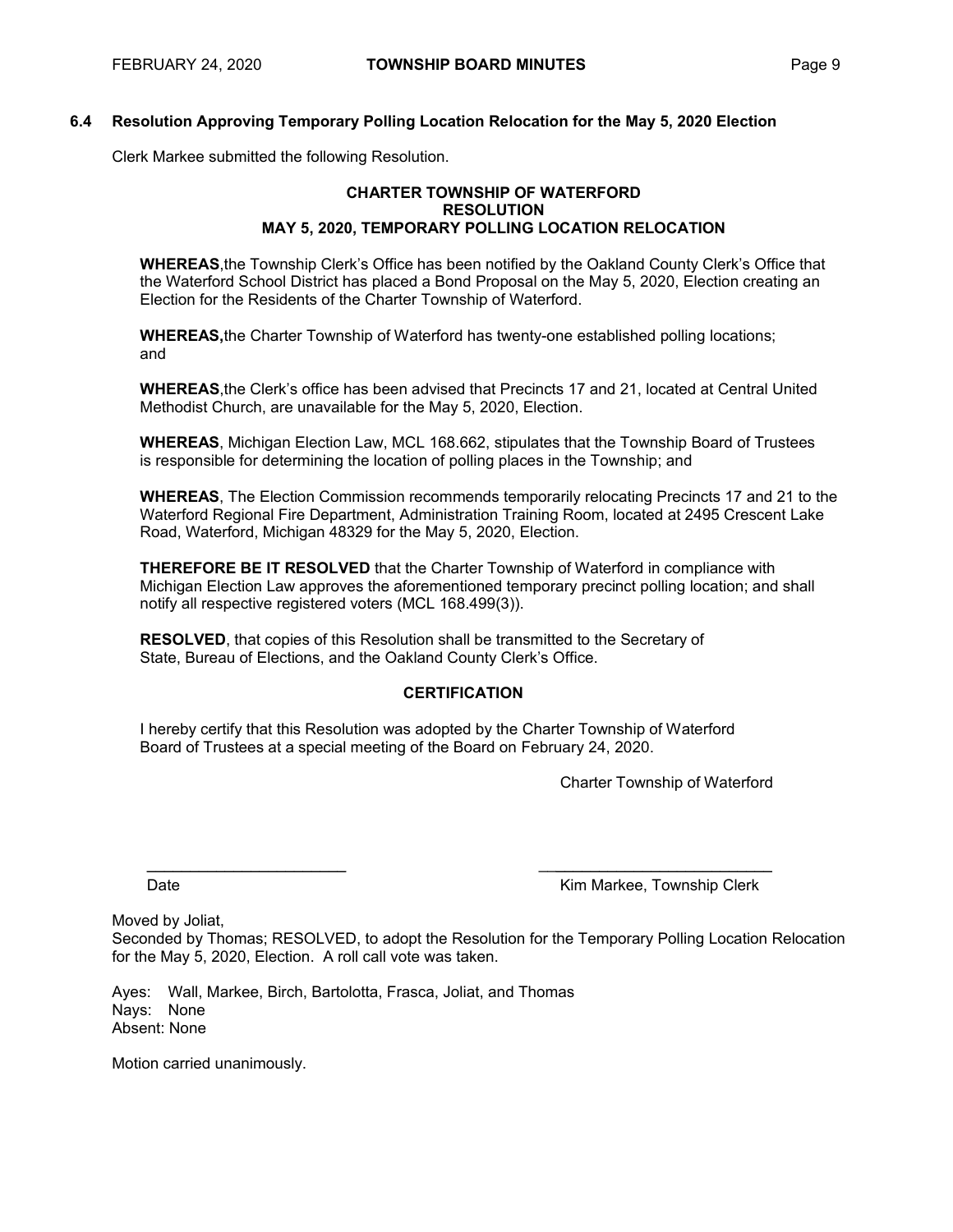#### **6.5 Temporary Precinct Consolidation for the May 5, 2020, Election**

Clerk Markee submitted the following Resolution.

# **CHARTER TOWNHSIP OF WATERFORD TEMPORARY PRECINCT CONSOLIDATION FOR THE MAY 5, 2020, ELECTION**

- **Whereas,** The Township Clerk's Office has been notified by the Oakland County Clerk's Office, that the Waterford School District has placed a Bond Proposal on the May 5, 2020, Election creating an Election for the Residents of the Charter Township of Waterford.
- **Whereas**, Pursuant to the Michigan Election Law (MCL 168.659) election precinct consolidation is allowable for a small local election. In May 2020, the combined precincts would operate in the same building, as one Precinct.
- **Whereas**, The Township Election Commission has approved the consolidation of Precincts 3 and 7, Precincts 6 and 9, Precincts 12 and 14, Precincts 17 and 21, and Precincts 19 and 20 for the May 5, 2020, Election.
- **Whereas**, The Charter Township of Waterford has ten (10) election Precincts, located at the same building. Therefore, Voter's would not need to travel to another Precinct and the temporary Precinct consolidation will provide economic and logistical benefits.
- **Whereas**, The Township Clerk's Office anticipates this temporary consolidation will present minimal inconvenience for voters during the May Election with an expected low voter turnout.

**Now, therefore, Be It Resolved,** the Charter Township of Waterford Board of Trustees approves the temporary precinct consolidation for the following Precincts at the Election to be held on Tuesday, May 5, 2020.

| Precincts 3 and 7     | Precincts 12 and 14        | Pre |
|-----------------------|----------------------------|-----|
| Our Lady of the Lakes | Waterford Mott High School | Wε  |
| 5481 Dixie Hwy        | 1151 Scott Lake Road       | Adı |
| Waterford, Michigan   | Waterford, Michigan        | 249 |
|                       |                            | W۶  |

ecincts 17 and 21 terford Reg. Fire Dept. min. Training Room 2495 Crescent Lk Rd Waterford, Michigan

Precincts 6 and 9 Kettering High School 2800 Kettering Drive Waterford, Michigan

Precincts 19 and 20 Haviland Elementary School 5305 Cass Elizabeth Rd Waterford, Michigan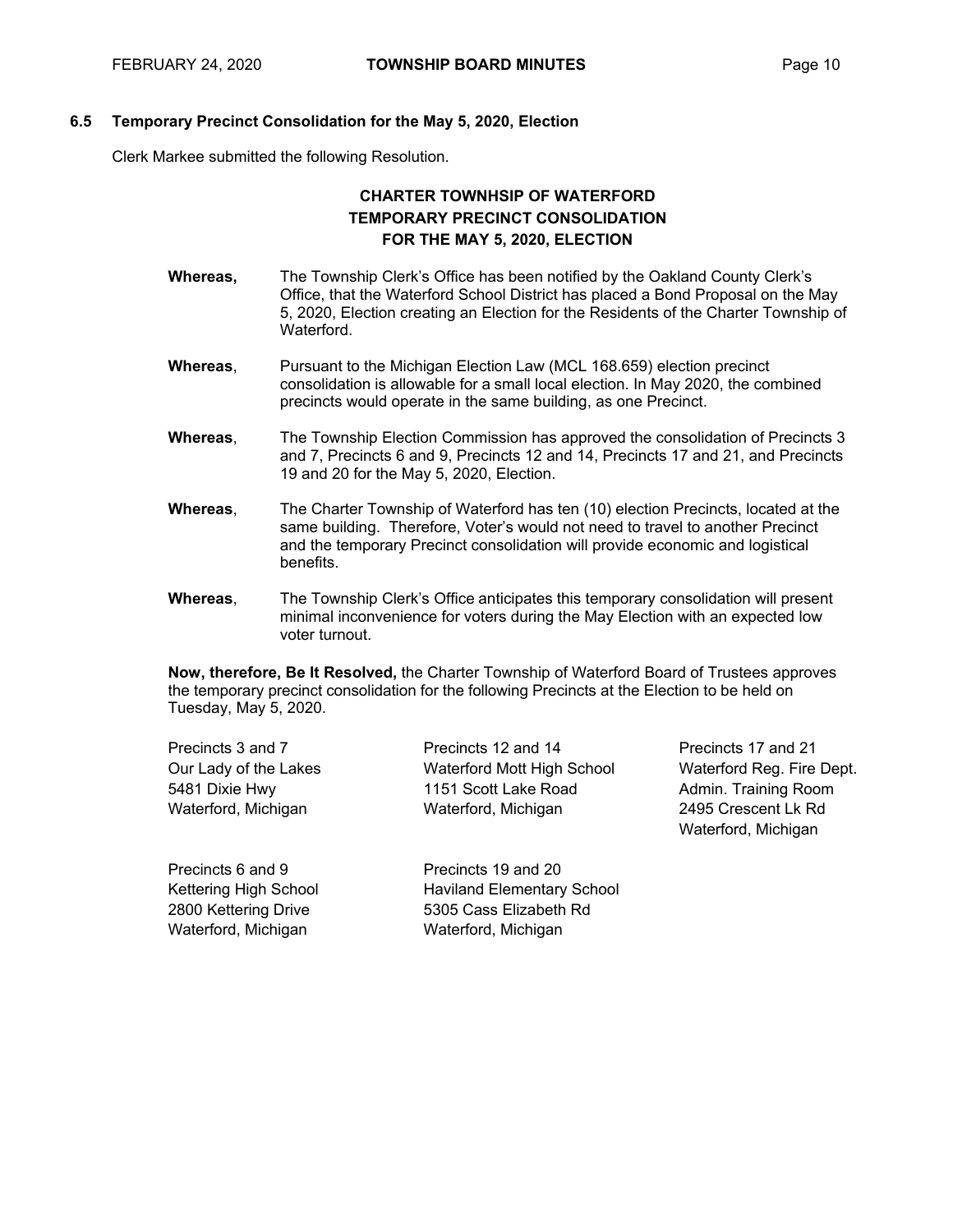# Temporary Precinct Consolidation for the May 5, 2020, Election

#### **CERTIFICATION**

I hereby certify that this Resolution was adopted by the Charter Township of Waterford Board of Trustees at a regular meeting of the Board on February 24, 2020.

Date **Date Contract Contract Contract Contract Contract Contract Contract Contract Contract Contract Contract Contract Contract Contract Contract Contract Contract Contract Contract Contract Contract Contract Contract Co** 

Moved by Joliat,

Seconded by Frasca; RESOLVED, to approve the Temporary Precinct Consolidation for the May 5, 2020, Election. A roll call vote was taken.

Ayes: Wall, Markee, Birch, Bartolotta, Frasca, Joliat, and Thomas Nays: None Absent: None

Motion carried unanimously.

#### **6.6 Public Comments Limited to Three (3) Minutes per Topic**

Representative Eileen Kowall advised the Board of Trustees there are Grant Opportunities with the MEDC. A community would need to be redevelopment ready to qualify. Rep. Kowall left information with Supervisor Wall.

# **ADJOURNMENT**

Moved by Birch; Seconded by Thomas, RESOLVED, to adjourn the meeting at 6:35 p.m.

Motion carried unanimously.

Kimberly F. Markee, Clerk

Gary Wall, Supervisor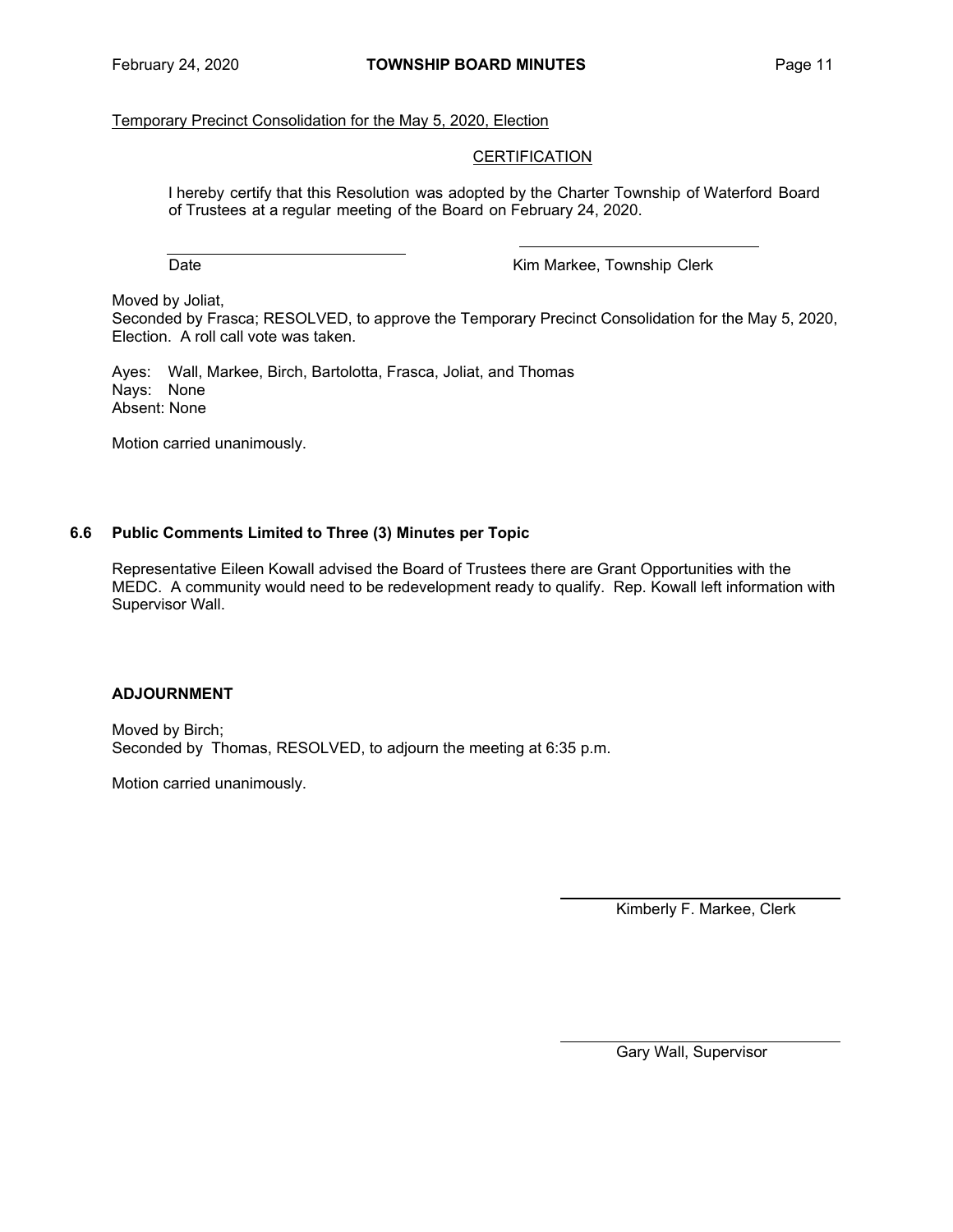| 02/20/2020 11:00 | WATERFORD TOWNSHIP               |
|------------------|----------------------------------|
| llievois         | AP CHECK RECONCILIATION REGISTER |

apchkrcn

```
FOR: Uncleared
```

| CHECK # | CHECK DATE TYPE |  | VENDOR NAME |  |
|---------|-----------------|--|-------------|--|
|         |                 |  |             |  |

| LEARET<br>UNCI | LEARED | ватсн | CLEAR. | DATE |
|----------------|--------|-------|--------|------|
|                |        |       |        |      |

|  | 288062 02/24/2020 PRINTED 011015 TRACTION  |  |                                                             | 27.26      |  |
|--|--------------------------------------------|--|-------------------------------------------------------------|------------|--|
|  | 288063 02/24/2020 PRINTED 011021 ADI       |  |                                                             | 1,418.97   |  |
|  |                                            |  | 288064 02/24/2020 PRINTED 011730 ARROW PRINTING             | 113.80     |  |
|  |                                            |  | 288065 02/24/2020 PRINTED 013537 SCHMIDT, ISGRIGG, ANDERSO  | 906,70     |  |
|  |                                            |  | 288066 02/24/2020 PRINTED 013666 APOLLO FIRE APPARATUS      | 474.01     |  |
|  |                                            |  | 288067 02/24/2020 PRINTED 013685 APPLIED IMAGING            | 2,483.44   |  |
|  | 288068 02/24/2020 PRINTED 013690 AQUASIGHT |  |                                                             | 1,800.00   |  |
|  |                                            |  | 288069 02/24/2020 PRINTED 013764 SANDRA ASPINALL            | 612.68     |  |
|  |                                            |  | 288070 02/24/2020 PRINTED 014472 ALPHA DIRECTIONAL BORING   | 1,000.00   |  |
|  |                                            |  | 288071 02/24/2020 PRINTED 014474 ALCOHOL DRUG ADMINISTRATI  | 2,245.00   |  |
|  |                                            |  | 288072 02/24/2020 PRINTED 021079 BAKER & TAYLOR BOOKS       | 3,534.11   |  |
|  |                                            |  | 288073 02/24/2020 PRINTED 021380 BILLS PLBG & SEWER SERV I  | 449.85     |  |
|  |                                            |  | 288074 02/24/2020 PRINTED 023058 BANK OF NEW YORK MELLON, N | 782,517.88 |  |
|  |                                            |  | 288075 02/24/2020 PRINTED 023123 JUDY BALDAK                | 119.00     |  |
|  |                                            |  | 288076 02/24/2020 PRINTED 023128 MOHAMMAD HASSAN ARGHAVANI  | 250.00     |  |
|  |                                            |  | 288077 02/24/2020 PRINTED 023733 BREATHING AIR SYSTEMS      | 584.10     |  |
|  |                                            |  | 288078 02/24/2020 PRINTED 023802 BREAKOUT, INC              | 150.00     |  |
|  |                                            |  | 288079 02/24/2020 PRINTED 031095 MILES BRADLEY BLDG & REMD  | 100.00     |  |
|  |                                            |  | 288080 02/24/2020 PRINTED 031387 MICHIGAN'S BEST DECK BUIL  | 100.00     |  |
|  |                                            |  | 288081 02/24/2020 PRINTED 031547 MGE CARPENTRY              | 100.00     |  |
|  |                                            |  | 288082 02/24/2020 PRINTED 031631 PHILLIPS SIGN & DESIGN     | 100.00     |  |
|  |                                            |  | 288083 02/24/2020 PRINTED 031748 SIGN-A-RAMA                | 100.00     |  |
|  |                                            |  | 288084 02/24/2020 PRINTED 032350 EASY EXIT EGRESS WINDOWS   | 100.00     |  |
|  |                                            |  | 288085 02/24/2020 PRINTED 032438 BELLA DECKS LLC            | 100.00     |  |
|  |                                            |  | 288086 02/24/2020 PRINTED 032489 MAMMOTH CONSTRUCTION       | 100.00     |  |
|  |                                            |  | 288087 02/24/2020 PRINTED 032570 PGC DEVELOPMENT LLC        | 100.00     |  |
|  |                                            |  | 288088 02/24/2020 PRINTED 032660 SES RESTORATION            | 100.00     |  |
|  |                                            |  | 288089 02/24/2020 PRINTED 032665 TODD COLLOM                | 100.00     |  |
|  |                                            |  | 288090 02/24/2020 PRINTED 032681 ANTHONY PETTY              | 100.00     |  |
|  |                                            |  | 288091 02/24/2020 PRINTED 032756 ALL RENOVATIONS COMPANY L  | 100.00     |  |
|  |                                            |  | 288092 02/24/2020 PRINTED 032786 DJ DEMOLITION              | 100.00     |  |
|  |                                            |  | 288093 02/24/2020 PRINTED 032933 SPRAY BOOTH PRODUCTS       | 600.00     |  |
|  |                                            |  | 288094 02/24/2020 PRINTED 032934 DANIEL DEMSKI              | 100.00     |  |
|  |                                            |  | 288095 02/24/2020 PRINTED 032935 DEYONKER WINDOW & DOOR     | 100.00     |  |
|  |                                            |  | 288096 02/24/2020 PRINTED 032936 JEFF LAWRENCE CARPENTRY    | 100.00     |  |
|  |                                            |  | 288097 02/24/2020 PRINTED 032937 EUROCRAFT BUILDERS & REMO  | 100.00     |  |
|  | 288098 02/24/2020 PRINTED 032938 JEFF POHL |  |                                                             | 100.00     |  |
|  | 288099 02/24/2020 PRINTED 032939 DAVACO    |  |                                                             | 600.00     |  |
|  |                                            |  | 288100 02/24/2020 PRINTED 032940 TOM ROTHERMEL              | 100.00     |  |
|  |                                            |  | 288101 02/24/2020 PRINTED 032941 R&T CONSTRUCTION           | 100.00     |  |
|  |                                            |  | 288102 02/24/2020 PRINTED 033609 NEW CREATION HOMES INC     | 1,704.00   |  |
|  |                                            |  | 288103 02/24/2020 PRINTED 033721 ROSS HOMES INC             | 100.00     |  |
|  |                                            |  | 288104 02/24/2020 PRINTED 034297 HAROLD FURLONG             | 200.00     |  |
|  |                                            |  | 288105 02/24/2020 PRINTED 034399 HURON SIGN CO              | 100.00     |  |
|  |                                            |  | 288106 02/24/2020 PRINTED 034728 RYAN CONSTRUCTION          | 600.00     |  |
|  |                                            |  | 288107 02/24/2020 PRINTED 036131 BILL CARR SIGNS            | 100.00     |  |
|  |                                            |  | 288108 02/24/2020 PRINTED 036163 CONSOLIDATED DEVELOPMENT   | 100.00     |  |
|  |                                            |  | 288109 02/24/2020 PRINTED 038244 FINISHED BASEMENTS PLUS L  | 100.00     |  |
|  |                                            |  | 288110 02/24/2020 PRINTED 038942 EGRESS SOLUTIONS INC       | 100.00     |  |
|  |                                            |  | 288111 02/24/2020 PRINTED 039472 ARANEAE INC                | 100.00     |  |
|  |                                            |  | 288112 02/24/2020 PRINTED 039856 NEW DESIGN INC             | 100.00     |  |
|  |                                            |  | 288113 02/24/2020 PRINTED 039944 HOME INSPECTION PLUS       | 500.00     |  |
|  |                                            |  |                                                             |            |  |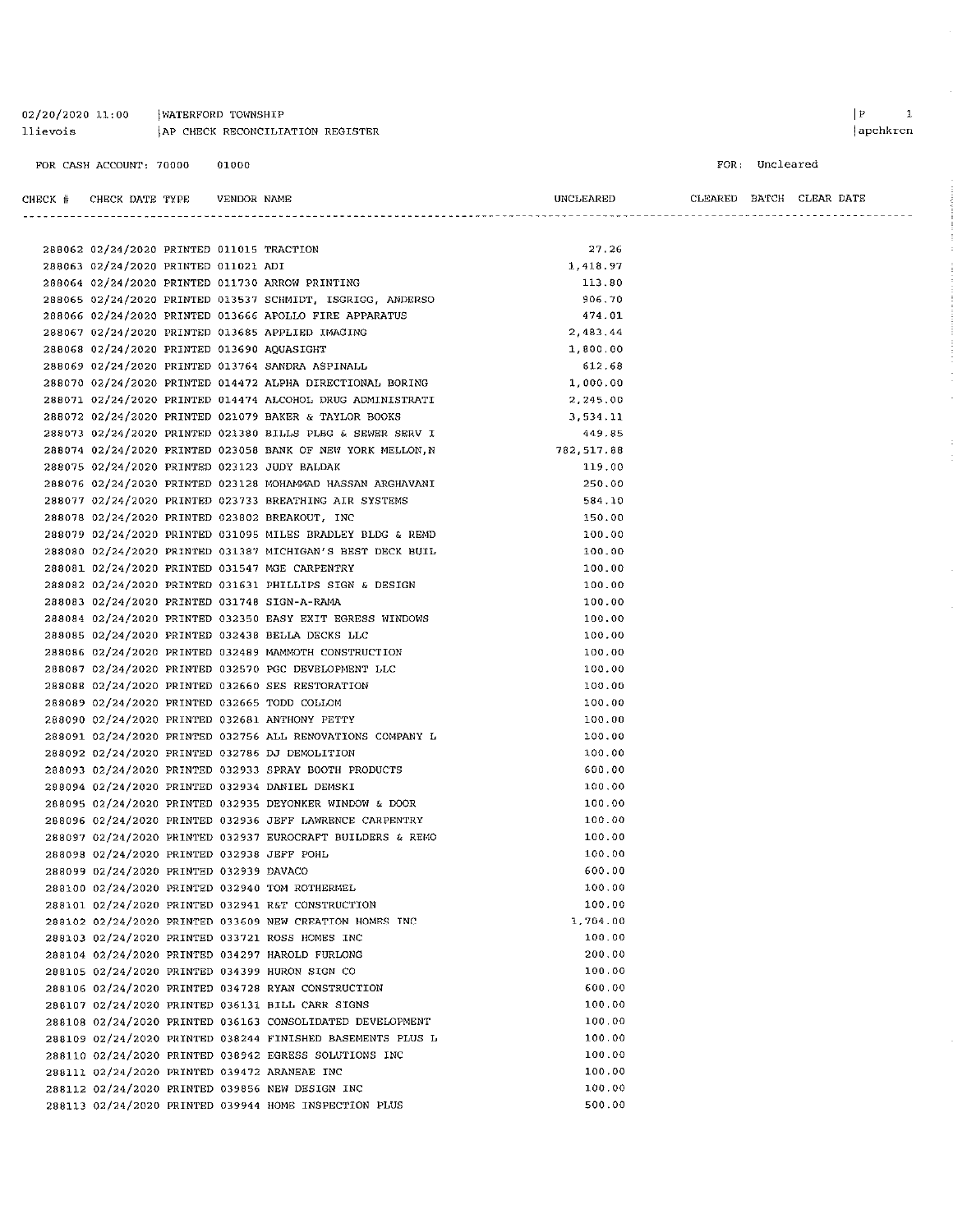| $02/20/2020$ 11:00 | WATERFORD TOWNSHIP               |
|--------------------|----------------------------------|
| llievois           | AP CHECK RECONCILIATION REGISTER |

FOR CASH ACCOUNT: 70000 01000

 $\begin{array}{ccc} \mid \texttt{P} & \hspace{1.5cm} \texttt{2} \end{array}$ apchkrcn

 $\sim 10^{-1}$ 

#### FOR: Uncleared

| CHECK # CHECK DATE TYPE                   | VENDOR NAME |                                                            | UNCLEARED       | CLEARED BATCH CLEAR DATE |  |
|-------------------------------------------|-------------|------------------------------------------------------------|-----------------|--------------------------|--|
|                                           |             |                                                            |                 |                          |  |
|                                           |             | 288114 02/24/2020 PRINTED 039951 FOUNDATION SYSTEMS OF MIC | 500.00          |                          |  |
|                                           |             | 288115 02/24/2020 PRINTED 041192 CDW GOVERNMENT INC        | 1,199.47        |                          |  |
|                                           |             | 288116 02/24/2020 PRINTED 043365 CINCINNATI TIME SYSTEMS   | 870.00          |                          |  |
|                                           |             | 288117 02/24/2020 PRINTED 043381 CITY OF PONTIAC           | 1,499.84        |                          |  |
|                                           |             | 288118 02/24/2020 PRINTED 043952 CYNERGY PRODUCTS          | 4,982.94        |                          |  |
|                                           |             | 288119 02/24/2020 PRINTED 044022 COUGAR SALES & RENTAL     | 994.95          |                          |  |
|                                           |             | 288120 02/24/2020 PRINTED 044214 CHARRON SERVICES          | 90.00           |                          |  |
|                                           |             | 288121 02/24/2020 PRINTED 051007 DTE ENERGY                | 73,431.80       |                          |  |
|                                           |             | 288122 02/24/2020 PRINTED 051204 DELUXE BUSINES CHECKS & S | 149.82          |                          |  |
|                                           |             | 288123 02/24/2020 PRINTED 051445 DLZ MICHIGAN, INC         | 2,657.00        |                          |  |
|                                           |             | 288124 02/24/2020 PRINTED 053389 LUNGHAMER GMC INC         | 1,162.92        |                          |  |
| 288125 02/24/2020 PRINTED 053963 INACOMP  |             |                                                            | 17,567.98       |                          |  |
|                                           |             | 288126 02/24/2020 PRINTED 063021 EASTERN OIL CO            | 867.29          |                          |  |
|                                           |             | 288127 02/24/2020 PRINTED 063025 EJ USA, INC               | 10,536.05       |                          |  |
|                                           |             | 288128 02/24/2020 PRINTED 063028 EASTERN MICHIGAN UNIVERSI | 6,500.00        |                          |  |
|                                           |             | 288129 02/24/2020 PRINTED 063476 ELECTROCOM4-MICHIGAN, INC | 130.00          |                          |  |
|                                           |             | 288130 02/24/2020 PRINTED 063482 EMERGENCY MEDICAL PRODUCT | 70.35           |                          |  |
|                                           |             | 288131 02/24/2020 PRINTED 063941 EXCEL INDUSTRIAL ELECTRON | 1,324.00        |                          |  |
|                                           |             | 288132 02/24/2020 PRINTED 063951 KATHRYN R EYMAN           | 25.00           |                          |  |
|                                           |             | 288133 02/24/2020 PRINTED 064008 ELECTRONIC MONITORING SYS | 735.50          |                          |  |
|                                           |             | 288134 02/24/2020 PRINTED 083217 FEDERAL RESOURCES SUPPLY  | 164.00          |                          |  |
|                                           |             | 288135 02/24/2020 PRINTED 083452 SUBURBAN FORD OF WATERFOR | 3,141.35        |                          |  |
|                                           |             | 288136 02/24/2020 PRINTED 083580 FORSTER BROTHERS          | 124.00          |                          |  |
|                                           |             | 288137 02/24/2020 PRINTED 083753 SHARRON FRERICKS          | 50.00           |                          |  |
|                                           |             | 288138 02/24/2020 PRINTED 093385 GIRL SCOUT TROOP 75706    | 150.00          |                          |  |
|                                           |             | 288139 02/24/2020 PRINTED 093451 GLOBAL OFFICE SOLUTIONS   | 8,174.64        |                          |  |
|                                           |             | 288140 02/24/2020 PRINTED 093603 GORNO FORD                | 18,010.00       |                          |  |
|                                           |             |                                                            | 3,429.45        |                          |  |
| 288141 02/24/2020 PRINTED 093705 GRAINGER |             |                                                            | 7,132.00        |                          |  |
|                                           |             | 288142 02/24/2020 PRINTED 101950 HYDRO CORP                |                 |                          |  |
|                                           |             | 288143 02/24/2020 PRINTED 103031 HALT FIRE INC             | 1,544.21        |                          |  |
|                                           |             | 288144 02/24/2020 PRINTED 103641 HOME CONFINEMENT          | 300.00<br>71.50 |                          |  |
|                                           |             | 288145 02/24/2020 PRINTED 113542 INGRAM LIBRARY SERVICES   |                 |                          |  |
|                                           |             | 288146 02/24/2020 PRINTED 113551 NICHOLS PAPER & SUPPLY CO | 1,011.48        |                          |  |
|                                           |             | 288147 02/24/2020 PRINTED 113701 IRON MOUNTAIN             | 470.01          |                          |  |
|                                           |             | 288148 02/24/2020 PRINTED 121011 J&B MEDICAL SUPPLY        | 6,379.41        |                          |  |
|                                           |             | 288149 02/24/2020 PRINTED 121135 JC WATER TREATMENT INC    | 212.50          |                          |  |
|                                           |             | 288150 02/24/2020 PRINTED 123023 JAIL ALTERNATIVES FOR MIC | 48.00           |                          |  |
|                                           |             | 288151 02/24/2020 PRINTED 143707 KRONOS SAASHR, INC        | 608.97          |                          |  |
|                                           |             | 288152 02/24/2020 PRINTED 151011 LTM AUTO TRUCK AND TRAILE | 963.50          |                          |  |
|                                           |             | 288153 02/24/2020 PRINTED 151211 LGC GLOBAL ENERGY FM LLC  | 11,049.74       |                          |  |
|                                           |             | 288154 02/24/2020 PRINTED 153068 OSCAR W LARSON CO         | 2,916.00        |                          |  |
|                                           |             | 288155 02/24/2020 PRINTED 153240 LESLIE TIRE               | 39.00           |                          |  |
|                                           |             | 288156 02/24/2020 PRINTED 161027 MSDS ONLINE               | 2,498.00        |                          |  |
|                                           |             | 288157 02/24/2020 PRINTED 161029 ELECTIONSOURCE            | 37,470.00       |                          |  |
|                                           |             | 288158 02/24/2020 PRINTED 161570 MONTGOMERY & SONS INC     | 471.55          |                          |  |
|                                           |             | 288159 02/24/2020 PRINTED 163371 MICHIGAN COURT SERV INC   | 66.00           |                          |  |
|                                           |             | 288160 02/24/2020 PRINTED 163489 DAVE MILLER LLC           | 317.00          |                          |  |
|                                           |             | 288161 02/24/2020 PRINTED 163508 FERGUSON WATERWORKS #3386 | 1,612.80        |                          |  |
|                                           |             | 288162 02/24/2020 PRINTED 163866 MUNICIPAL EMERGENCY SERVI | 198.18          |                          |  |
|                                           |             | 288163 02/24/2020 PRINTED 174291 STATE OF MICHIGAN         | 500.00          |                          |  |
|                                           |             | 288164 02/24/2020 PRINTED 174431 STATE OF MICHIGAN         | 123.30          |                          |  |
|                                           |             | 288165 02/24/2020 PRINTED 183021 NATIONAL TRAILS           | 721.00          |                          |  |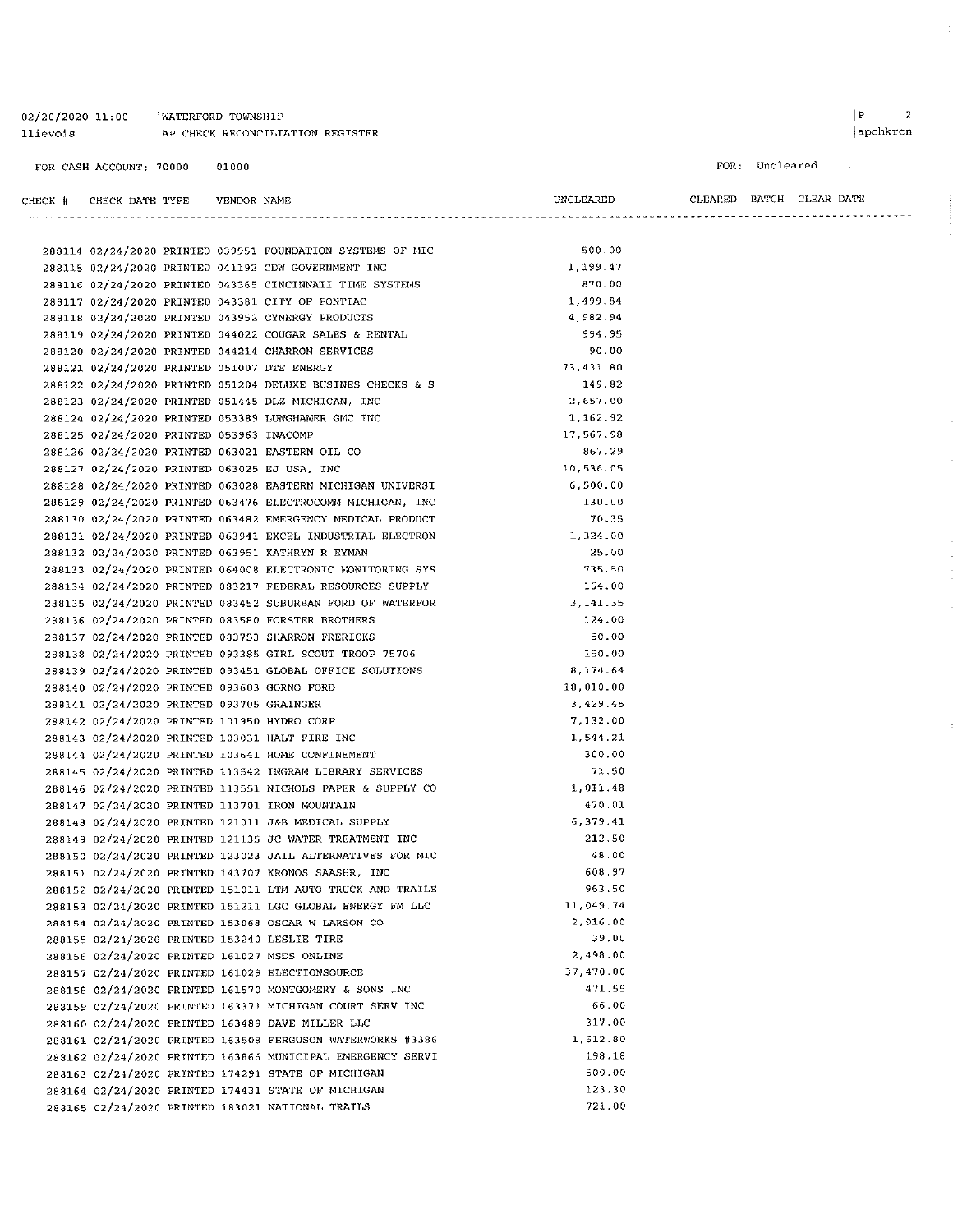WATERFORD TOWNSHIP 02/20/2020 11:00 llievois AP CHECK RECONCILIATION REGISTER

288210 02/24/2020 PRINTED 283242 VERIZON WIRELESS

288214 02/24/2020 PRINTED 293270 JOYCE WEFEL

288215 02/24/2020 PRINTED 293426 STACY WILLIAMS

288217 02/24/2020 PRINTED 343012 ZAX AUTO WASH

288211 02/24/2020 PRINTED 283243 AMERICAN MESSAGING 288212 02/24/2020 PRINTED 291365 PRAXAIR DISTRIBUTION INC

288213 02/24/2020 PRINTED 291365 PRAXAIR DISTRIBUTION INC

288216 02/24/2020 PRINTED 304930 WATERFORD TOWNSHIP DPW

#### FOR CASH ACCOUNT: 70000 01000

#### $\left| \begin{array}{ccc} p & 3 \\ \end{array} \right|$ apchkrcn

#### FOR: Uncleared

| CHECK # CHECK DATE TYPE                   | VENDOR NAME |                                                            | UNCLEARED  |  | CLEARED BATCH CLEAR DATE |
|-------------------------------------------|-------------|------------------------------------------------------------|------------|--|--------------------------|
|                                           |             |                                                            |            |  |                          |
|                                           |             | 288166 02/24/2020 PRINTED 183289 NETWORKFLEET INC          | 1,333.75   |  |                          |
|                                           |             | 288167 02/24/2020 PRINTED 183621 NONVERBAL SCIENCE LLC     | 200.00     |  |                          |
|                                           |             | 288168 02/24/2020 PRINTED 183952 NYE UNIFORM COMPANY       | 7,277.13   |  |                          |
|                                           |             | 288169 02/24/2020 PRINTED 193074 MEDIA NEWS-21CM ADVERTISI | 51.20      |  |                          |
|                                           |             | 288170 02/24/2020 PRINTED 193273 OFFICE DEPOT              | 62,67      |  |                          |
|                                           |             | 288171 02/24/2020 PRINTED 193537 ONE STOP TRUCK CRANE & FL | 1.574.14   |  |                          |
| 288172 02/24/2020 PRINTED 193706 ORKIN    |             |                                                            | 223.98     |  |                          |
|                                           |             | 288173 02/24/2020 PRINTED 204040 OAKLAND COUNTY TREASURER  | 300.00     |  |                          |
|                                           |             | 288174 02/24/2020 PRINTED 204040 OAKLAND COUNTY TREASURER  | 384.00     |  |                          |
|                                           |             | 288175 02/24/2020 PRINTED 204040 OAKLAND COUNTY TREASURER  | 400.00     |  |                          |
|                                           |             | 288176 02/24/2020 PRINTED 204040 OAKLAND COUNTY TREASURER  | 30,032.63  |  |                          |
|                                           |             | 288177 02/24/2020 PRINTED 204040 OAKLAND COUNTY TREASURER  | 31,421.47  |  |                          |
|                                           |             | 288178 02/24/2020 PRINTED 204040 OAKLAND COUNTY TREASURER  | 308,397.15 |  |                          |
|                                           |             | 288179 02/24/2020 PRINTED 204505 OAKLAND SCHOOLS           | 49.45      |  |                          |
|                                           |             | 288180 02/24/2020 PRINTED 204665 OAKLAND COUNTY TREASURER  | 813,958.63 |  |                          |
|                                           |             | 288181 02/24/2020 PRINTED 204860 ROAD COMMISSION FOR       | 1,935.27   |  |                          |
|                                           |             | 288182 02/24/2020 PRINTED 211004 POWERBRITE OF MICHIGAN IN | 185.35     |  |                          |
|                                           |             | 288183 02/24/2020 PRINTED 211220 MCLAREN OAKLAND           | 230.00     |  |                          |
|                                           |             | 288184 02/24/2020 PRINTED 213566 COFFEE BREAK INC          | 68.50      |  |                          |
|                                           |             | 288185 02/24/2020 PRINTED 213772 PRO-TECH SALES            | 4,876.00   |  |                          |
|                                           |             | 288186 02/24/2020 PRINTED 222869 LORRAINE HOTCHKISS        | 79.00      |  |                          |
|                                           |             | 288187 02/24/2020 PRINTED 227579 MARGARET NEUMANN          | 56.00      |  |                          |
|                                           |             | 288188 02/24/2020 PRINTED 234472 BLOOM ROOFING SYSTEMS INC | 910.90     |  |                          |
|                                           |             | 288189 02/24/2020 PRINTED 241008 RKA PETROLEUM COMPANIES,  | 1,019.49   |  |                          |
|                                           |             | 288190 02/24/2020 PRINTED 243206 RECORDED BOOKS LLC        | 430.29     |  |                          |
|                                           |             | 288191 02/24/2020 PRINTED 243254 REGIONAL ALLIANCE FOR FIR | 100.00     |  |                          |
|                                           |             | 288192 02/24/2020 PRINTED 243661 DANIEL J ROSA             | 185.00     |  |                          |
|                                           |             | 288193 02/24/2020 PRINTED 251110 S&B PLBG & SEWER SERV INC | 2,011.59   |  |                          |
|                                           |             | 288194 02/24/2020 PRINTED 253057 SANALAC COUNTY COURT      | 845.00     |  |                          |
|                                           |             | 288195 02/24/2020 PRINTED 253231 SECURITY DESIGN INC       | 3,850.00   |  |                          |
|                                           |             | 288196 02/24/2020 PRINTED 253293 HOWARD L SHIFMAN, P.C.    | 10,000.00  |  |                          |
|                                           |             | 288197 02/24/2020 PRINTED 253347 SHORELINE CHARTERS & TOUR | 8,739.38   |  |                          |
|                                           |             | 288198 02/24/2020 PRINTED 253954 SYMBOL ARTS               | 120.00     |  |                          |
|                                           |             | 288199 02/24/2020 PRINTED 254826 STARR AUTO GLASS          | 575.00     |  |                          |
| 288200 02/24/2020 PRINTED 254843 STAR EMS |             |                                                            | 2,107.16   |  |                          |
| 288201 02/24/2020 PRINTED 261360 TIA      |             |                                                            | 3,000.00   |  |                          |
|                                           |             | 288202 02/24/2020 PRINTED 263255 TESTAMERICA LABORATORIES  | 239.00     |  |                          |
|                                           |             | 288203 02/24/2020 PRINTED 263582 THOMSON REUTERS-WEST      | 427.81     |  |                          |
|                                           |             | 288204 02/24/2020 PRINTED 263749 TRANSACT TECHNOLOGIES INC | 142.42     |  |                          |
|                                           |             | 288205 02/24/2020 PRINTED 271016 US BANK EQUIPMENT FINANCE | 1,894.27   |  |                          |
|                                           |             | 288206 02/24/2020 PRINTED 271765 USA BLUEBOOK              | 543.88     |  |                          |
|                                           |             | 288207 02/24/2020 PRINTED 273533 UNIFIRST CORP             | 941.99     |  |                          |
|                                           |             | 288208 02/24/2020 PRINTED 273542 UNIQUE MGMT SERVICES INC  | 98.45      |  |                          |
|                                           |             | 288209 02/24/2020 PRINTED 283242 VERIZON WIRELESS          | 225.30     |  |                          |

877.84

151.39

269.93

276.09

31.35

40.00 8,623.58

920.00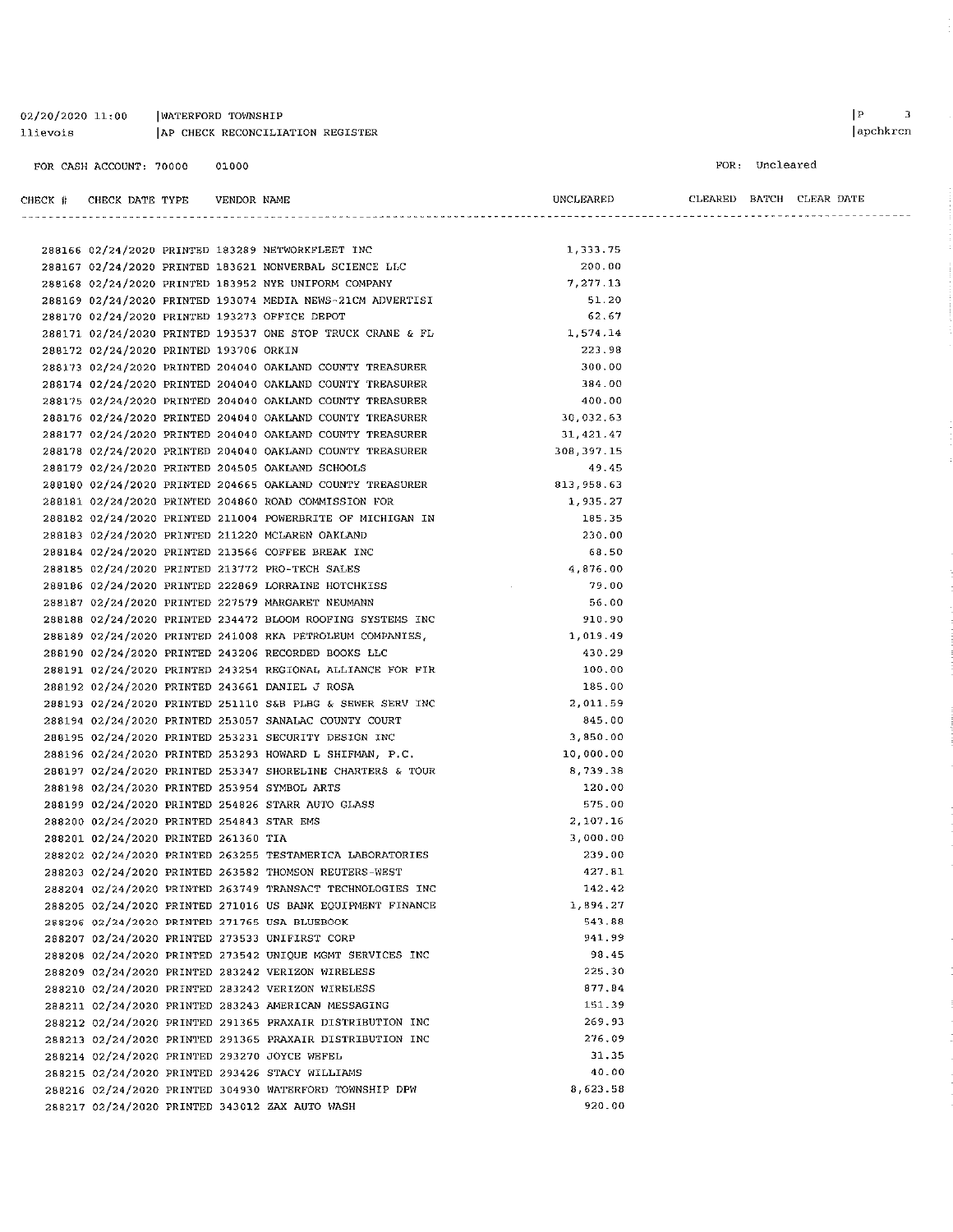| $02/20/2020$ 11:00 |                         | WATERFORD TOWNSHIP               |             |                                                |                    |  |                |         |           |            | IP.      | 4 |
|--------------------|-------------------------|----------------------------------|-------------|------------------------------------------------|--------------------|--|----------------|---------|-----------|------------|----------|---|
| llievois           |                         | AP CHECK RECONCILIATION REGISTER |             |                                                |                    |  |                |         |           |            | apchkrcn |   |
|                    | FOR CASH ACCOUNT: 70000 |                                  | 01000       |                                                |                    |  |                | FOR:    | Uncleared |            |          |   |
| CHECK #            | CHECK DATE TYPE         |                                  | VENDOR NAME |                                                |                    |  | UNCLEARED      | CLEARED | BATCH     | CLEAR DATE |          |   |
|                    |                         |                                  |             |                                                |                    |  |                |         |           |            |          |   |
|                    |                         |                                  |             |                                                |                    |  |                |         |           |            |          |   |
|                    |                         |                                  |             | 288218 02/24/2020 PRINTED 500246 MI MED INC    |                    |  | 681.89         |         |           |            |          |   |
|                    |                         |                                  |             | 288219 02/24/2020 PRINTED 500446 FORD PROPANE  |                    |  | 94.32          |         |           |            |          |   |
|                    |                         |                                  |             | 288220 02/24/2020 PRINTED 500498 ENVISION WARE |                    |  | 781.00         |         |           |            |          |   |
|                    |                         |                                  |             | 288221 02/24/2020 PRINTED 500600 TSI SERVICE   |                    |  | 1,945.00       |         |           |            |          |   |
|                    |                         |                                  | 160 CHECKS  |                                                | CASH ACCOUNT TOTAL |  | 2, 297, 248.94 |         | .00       |            |          |   |

 $\label{eq:2.1} \frac{1}{\sqrt{2}}\int_{\mathbb{R}^3}\frac{1}{\sqrt{2}}\left(\frac{1}{\sqrt{2}}\right)^2\frac{1}{\sqrt{2}}\left(\frac{1}{\sqrt{2}}\right)^2\frac{1}{\sqrt{2}}\left(\frac{1}{\sqrt{2}}\right)^2\frac{1}{\sqrt{2}}\left(\frac{1}{\sqrt{2}}\right)^2.$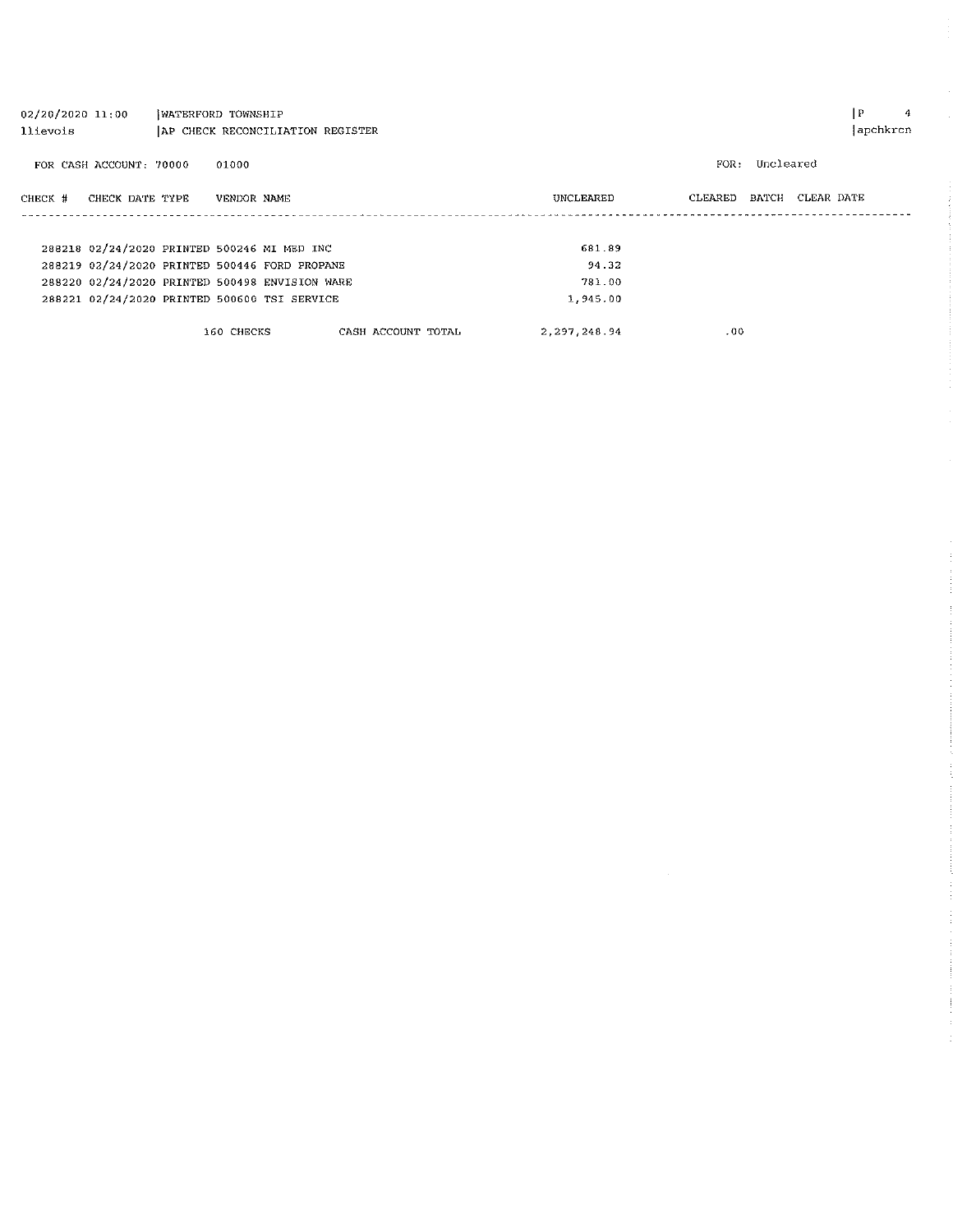duance Checks Already Mailed.

| 02/20/2020 11:02 | WATERFORD TOWNSHIP               |
|------------------|----------------------------------|
| llievois         | AP CHECK RECONCILIATION REGISTER |

VENDOR NAME

FOR CASH ACCOUNT: 70000 01000

CHECK DATE TYPE

CHECK #

 $|P|$  $\mathbf{1}$ |apchkrcn

#### FOR: Uncleared

CLEARED BATCH CLEAR DATE

UNCLEARED

|  |                                             |  | 287978 02/11/2020 PRINTED 013198 ADVANCED DISPOSAL         | 1,990.57    |  |
|--|---------------------------------------------|--|------------------------------------------------------------|-------------|--|
|  |                                             |  | 287979 02/11/2020 PRINTED 013685 APPLIED IMAGING           | 1,989.00    |  |
|  | 287980 02/11/2020 PRINTED 013801 AT&T       |  |                                                            | 457.92      |  |
|  |                                             |  | 287981 02/11/2020 PRINTED 021092 BS&A SOFTWARE             | 12,375.00   |  |
|  |                                             |  | 287982 02/11/2020 PRINTED 021510 BLUE CROSS BLUE SHIELD    | 182, 221.15 |  |
|  |                                             |  | 287983 02/11/2020 PRINTED 023068 K & Q LAW, PC             | 300.00      |  |
|  |                                             |  | 287984 02/11/2020 PRINTED 023587 HILLARIE F BOETTGER PLLC  | 300.00      |  |
|  |                                             |  | 287985 02/11/2020 PRINTED 023803 ERIC BROOKS               | 37.37       |  |
|  |                                             |  | 287986 02/11/2020 PRINTED 038624 WECHSLER CONSTRUCTION     | 100.00      |  |
|  |                                             |  | 287987 02/11/2020 PRINTED 039944 HOME INSPECTION PLUS      | 100.00      |  |
|  |                                             |  | 287988 02/11/2020 PRINTED 043134 CAMBRIDGE CONSULTING GROU | 628.00      |  |
|  |                                             |  | 287989 02/11/2020 PRINTED 043364 AT&T MOBILITY             | 68.98       |  |
|  |                                             |  | 287990 02/11/2020 PRINTED 043386 CITI ROOFING              | 9,300.00    |  |
|  |                                             |  | 287991 02/11/2020 PRINTED 043626 CONSUMERS ENERGY          | 4,241.40    |  |
|  |                                             |  | 287992 02/11/2020 PRINTED 043904 COMERICA COMMERCIAL CARD  | 1,528.22    |  |
|  |                                             |  | 287993 02/11/2020 PRINTED 051016 DETROIT ASA               | 160.00      |  |
|  |                                             |  | 287994 02/11/2020 PRINTED 053253 DTE ENERGY                | 4,926.46    |  |
|  |                                             |  | 287995 02/11/2020 PRINTED 063946 EXPERT LANGUAGE SERVICES, | 175.00      |  |
|  |                                             |  | 287996 02/11/2020 PRINTED 064011 COREY A ELKINS            | 106.98      |  |
|  |                                             |  | 287997 02/11/2020 PRINTED 073243 CLAIRE EMMONS             | 45.00       |  |
|  |                                             |  | 287998 02/11/2020 PRINTED 073529 JOSEPH MCGEE              | 100.00      |  |
|  |                                             |  | 287999 02/11/2020 PRINTED 073529 SHIRLEY MCGEE             | 100.00      |  |
|  |                                             |  | 288000 02/11/2020 PRINTED 093026 RICHARD GALAT             | 500.00      |  |
|  |                                             |  | 288001 02/11/2020 PRINTED 143019 MARSHA KOSMATKA           | 375.00      |  |
|  |                                             |  | 288002 02/11/2020 PRINTED 143600 SCOTT C KOZAK             | 300.00      |  |
|  |                                             |  | 288003 02/11/2020 PRINTED 153146 LAKE ORION COUNSELING CEN | 175.00      |  |
|  | 288004 02/11/2020 PRINTED 163514 MAMC       |  |                                                            | 40.00       |  |
|  |                                             |  | 288005 02/11/2020 PRINTED 193708 ORION TWP PUBLIC LIB      | 1,200.00    |  |
|  |                                             |  | 288006 02/11/2020 PRINTED 213454 NANCY PLASTERER           | 350.00      |  |
|  |                                             |  | 288007 02/11/2020 PRINTED 213626 POWER VAC INC             | 3,299.00    |  |
|  |                                             |  | 288008 02/11/2020 PRINTED 241008 RKA PETROLEUM COMPANIES,  | 9,991.00    |  |
|  |                                             |  | 288009 02/11/2020 PRINTED 254845 BRADLEY STOUT             | 300.00      |  |
|  |                                             |  | 288010 02/11/2020 PRINTED 254866 DENISE ST JOHN            | 50.00       |  |
|  |                                             |  | 288011 02/11/2020 PRINTED 263786 TRUSTMARK HEALTH BENEFITS | 587.95      |  |
|  |                                             |  | 288012 02/11/2020 PRINTED 274551 UNIVERSAL LIFT PARTS, INC | 1,214.91    |  |
|  |                                             |  | 288013 02/11/2020 PRINTED 283242 VERIZON WIRELESS          | 1,434.69    |  |
|  |                                             |  | 288014 02/11/2020 PRINTED 283242 VERIZON WIRELESS          | 1,807.38    |  |
|  |                                             |  | 288015 02/11/2020 PRINTED 283242 VERIZON WIRELESS          | 747.86      |  |
|  |                                             |  | 288016 02/11/2020 PRINTED 315216 ANGELA ARNOLD             | 13.32       |  |
|  |                                             |  | 288017 02/11/2020 PRINTED 315217 JEFFREY DROUILLARD        | 28.57       |  |
|  |                                             |  | 288018 02/11/2020 PRINTED 315218 JACOB TRIBBLE             | 15.76       |  |
|  |                                             |  | 288019 02/11/2020 PRINTED 315219 BENJAMIN SKALITZKY        | 9.05        |  |
|  |                                             |  | 288020 02/11/2020 PRINTED 315220 LINDA HEMPHILL            | 8.44        |  |
|  |                                             |  | 288021 02/11/2020 PRINTED 315221 JESS MCININCH             | 7.83        |  |
|  |                                             |  | 288022 02/11/2020 PRINTED 315222 VINCENTE ESPINO-SANDATE   | 7.83        |  |
|  |                                             |  | 288023 02/11/2020 PRINTED 315223 TRICIA STARR              | 7.83        |  |
|  |                                             |  | 288024 02/11/2020 PRINTED 315224 GAIL BRELIN               | 16.37       |  |
|  | 288025 02/11/2020 PRINTED 315225 RYAN SMITH |  |                                                            | 29.79       |  |
|  |                                             |  | 288026 02/11/2020 PRINTED 315226 KENDRA GRICE-BRUNSON      | 9.05        |  |
|  |                                             |  | 288027 02/11/2020 PRINTED 315227 SALLY ROSETE              | 7.83        |  |
|  |                                             |  | 288028 02/11/2020 PRINTED 315228 WILLIAM RUBEN             | 90.18       |  |
|  |                                             |  | 288029 02/11/2020 PRINTED 315229 PATRICK CURRAN            | 11.49       |  |
|  |                                             |  |                                                            |             |  |